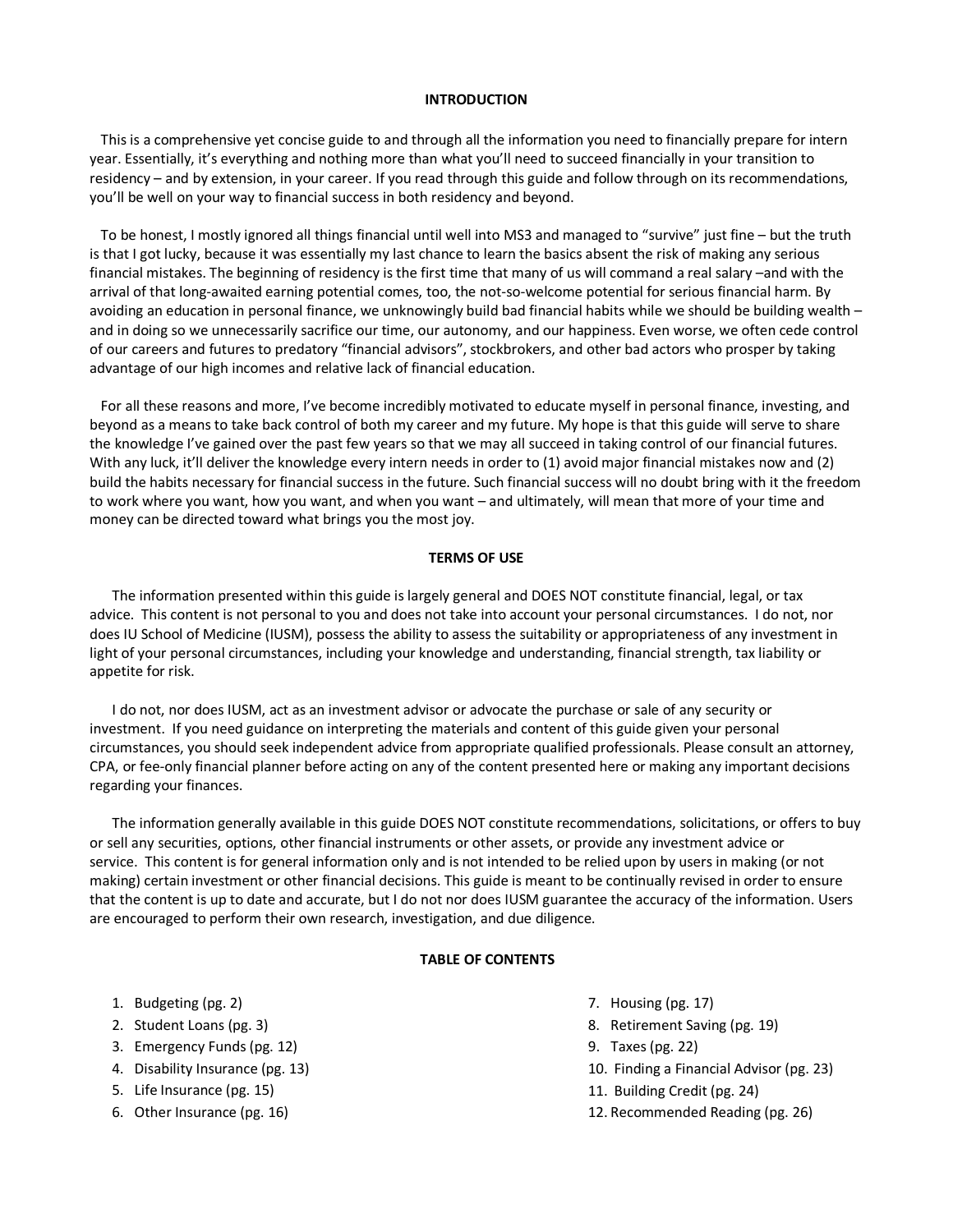### **BUDGETING**

- 1. After Match Day, but before beginning your intern year, it will be important to **develop a written "spending plan"**
	- Take a first pass look at your total income (ideally, after-tax), expected fixed expenses (rent
	- , utilities, internet, insurance, and taxes), variable expenses (groceries, gas, and retirement saving), and discretionary expenses (dining out, entertainment, gifts, subscription services e.g. Netflix/Amazon/Apple Music etc.) after Match Day.
		- $\circ$  Keeping fixed expenses low is likely to have the biggest impact on your overall budget. You're going to be spending a large portion of your time at the hospital anyways, so don't be afraid to "live like a resident" by choosing a modest home or apartment. Ideally, you should aim for a total rent and utilities expense of no more than 20% of your *gross* i.e. pre-tax income.
		- o Remember to take into consideration application fees, pet fees, average utility costs, and special rates (i.e. first month's rent free) when comparing the total cost of different homes/apartments
		- o Estimate your income low and your expenses high doing so is setting yourself up for success.
	- Take a second pass look *and reconsider* all of your variable and discretionary expenses, ideally just before you begin intern year (i.e. once you've found a place to live and all of your "new" fixed expenses can be taken into account). What variable/discretionary expenses did you initially forget? Which bring you the most happiness and which do you feel like you could live without? (third and fourth streaming services, anyone?)
		- $\circ$  Some people ascribe to the 50-30-20 rule: aim to spend no more than 50% of your budget on needs (mostly fixed and variable expenses), 30% on wants (discretionary expenses), and *at least* 20% on savings (emergency fund, retirement, etc.)
- 2. **Track adherence** to your spending plan via a budget for the first few months of intern year and make adjustments as necessary.
	- Can use apps such as Mint (at https://mint.intuit.com/), You Need a Budget ("YNAB" at https://www.youneedabudget.com/), etc. to simplify the process. YNAB actually offers a year-long free trial *for students* that "stacks" with its 34-day free trial for all users (so if you're interested, make sure to sign up while you still have an active IUSM email account). As a bonus tip, Nick True is a Youtuber that makes amazing tutorial videos for YNAB.
	- As you become accustomed to sticking with your spending plan: begin to take savings off the top of each paycheck ("pay yourself first" e.g. immediately put 20% into investment accounts and/or your emergency fund), pay fixed expenses immediately, and simply watch your checking account to track variable and discretionary expenses after that.
	- Remember that if you're barely meeting your spending goals as an intern, you're unlikely to be able to afford your student loan payments once they increase beyond the \$0 payments of intern year. To avoid this, you can make a monthly "payment" toward your emergency fund that resembles at least the cost of your PGY2 monthly loan payment. This way, you'll build an emergency fund over the course of the year *and* be more than ready to make those payments when your PGY2 year begins.
- 3. **Give yourself a break!** Who cares if you forget to write down one small expense or if you go over budget occasionally? The real goal is to build the habit of being financially aware and to spend less than you earn each year. If you're making *progress,* then you're succeeding!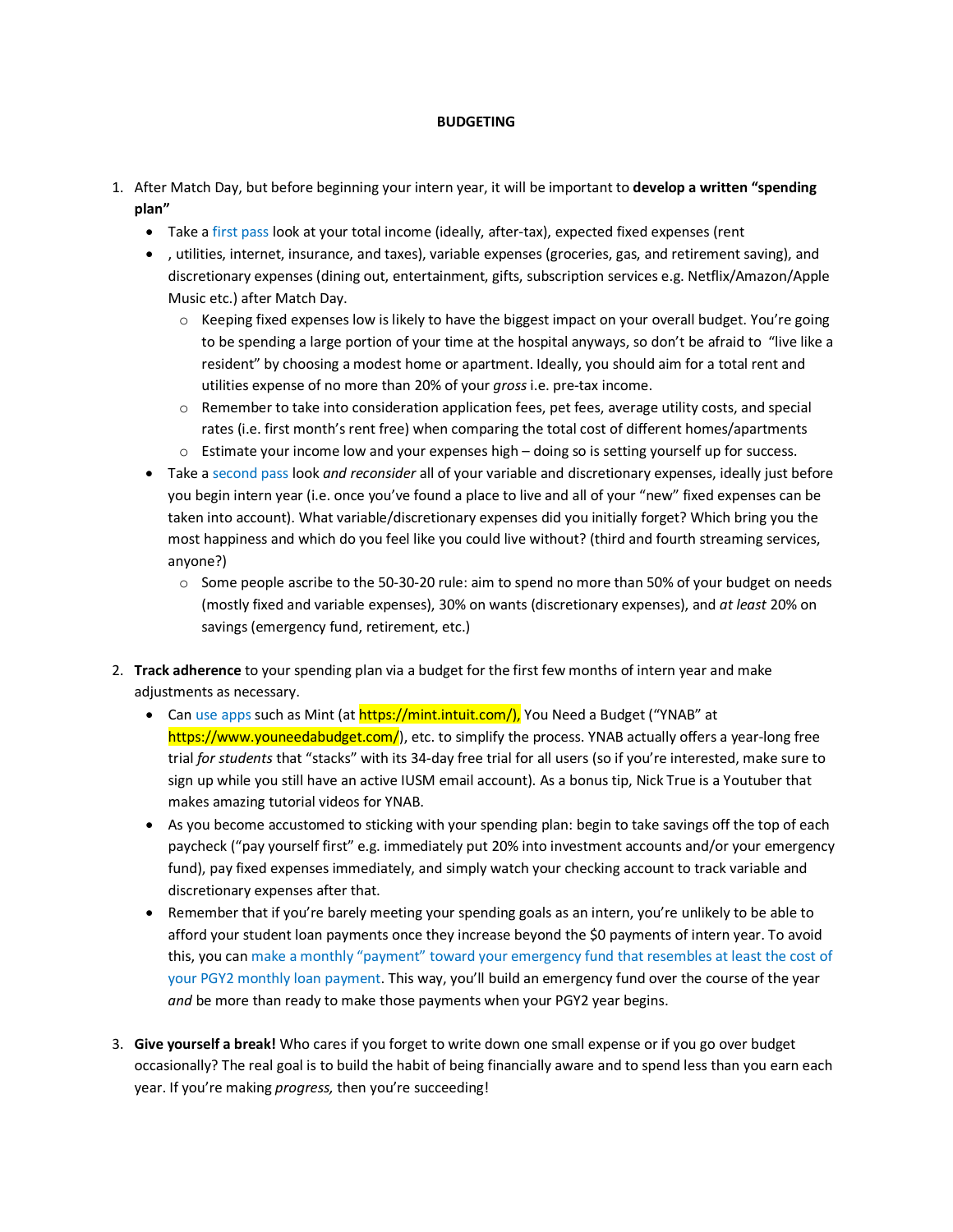- 4. **Consider opening one or more high-yield savings accounts to save for short and/or intermediate-term savings goals** (e.g., annual vacations, annual insurance payments, a used car, a down payment on your first home, or even an emergency fund). These typically work well for large purchases planned for 1-5 years in the future.
	- These accounts will allow you to keep track of different savings "buckets" all while receiving a competitive interest rate for allowing the bank to loan out your money. For example, in March 2022 Ally is offering a 0.50%, annual interest rate on a high-yield savings account (compare this to a regular Chase Savings Account offering 0.01%); this rate difference amounts to an interest payment of \$50 vs \$1 *annually* on an account holding \$10,000 (an amount you might, for example, keep in an emergency fund).
	- I recommend Ally Bank a[t https://www.ally.com/](https://www.ally.com/) for the ability to make savings "buckets", their low/nonexistent fees, and their very user-friendly app.

### **STUDENT LOANS**

# 1. **Review the basics and terminology**

- *Interest rate* The rate at which a sum of money grows, usually expressed as a percentage. The higher the rate, the faster it grows. This is great for investments but equally less great for your loans. Most quoted rates are an "annual" percentage. So, a \$100,000 loan at 5% APR (annual percentage rate) will accrue \$5,000 in interest every year.
- *Capitalization* Capitalization is when the interest accrued on a loan is added permanently to the "principal" (the loan itself aka the amount that accrues interest). For example, if interest capitalizes annually, then a forbeared/unpaid \$100,000 loan with a 5% interest rate accruing \$5,000 in unpaid interest would become a \$105,000 loan accruing \$5,250 the following year. Capitalization is commonly referred to as "compounding" when it works in your favor, such as in an investing account. Capitalization can be triggered by (1) end of grace period / beginning of repayment, (2) end of a period of forbearance or deferment (3) change in repayment plan or consolidation (4) loss of partial financial hardship in IBR or PAYE (5) failure to submit IDR annual income certification on time (6) refinancing and (7) loan default
- *Public service loan forgiveness* A program that (currently) offers unlimited *tax-free* loan forgiveness to those working at qualifying non-profit organizations after 120 on-time monthly payments.
- *Income-driven repayment (IDR)* An umbrella term for the government's multiple payment plans which tie your monthly payments to your income i.e. payment amounts are determined by your income; they include income-based repayment (IBR), pay as you earn (PAYE), revised pay as you earn (REPAYE), and income-contingent repayment (ICR). These programs are commonly used by students planning to utilize public student loan forgiveness (PSLF) but also offer their own versions of forgiveness *that aren't tax free.*
	- o *Income-based repayment (IBR)* Monthly payments for most borrowers are calculated to be 15% of discretionary income and are capped to never be greater than the amount you would pay monthly on the standard 10-year plan when you first entered repayment. Loans are forgiven after 25 years of payments (but you must pay taxes on the amount forgiven).
	- o *Pay as you earn (PAYE)* Monthly payments for most borrowers are calculated to be 10% of discretionary income and are capped to never be greater than the amount you would pay monthly on the standard 10-year plan when you first entered repayment. Loans are forgiven after 20 years of payments (but you must pay taxes on the amount forgiven).
	- o *Revised pay as you earn (REPAYE)* The new late 2015 addition to the IDR pantheon. Monthly payments are capped at 10% of your discretionary income like PAYE, but half of the unpaid interest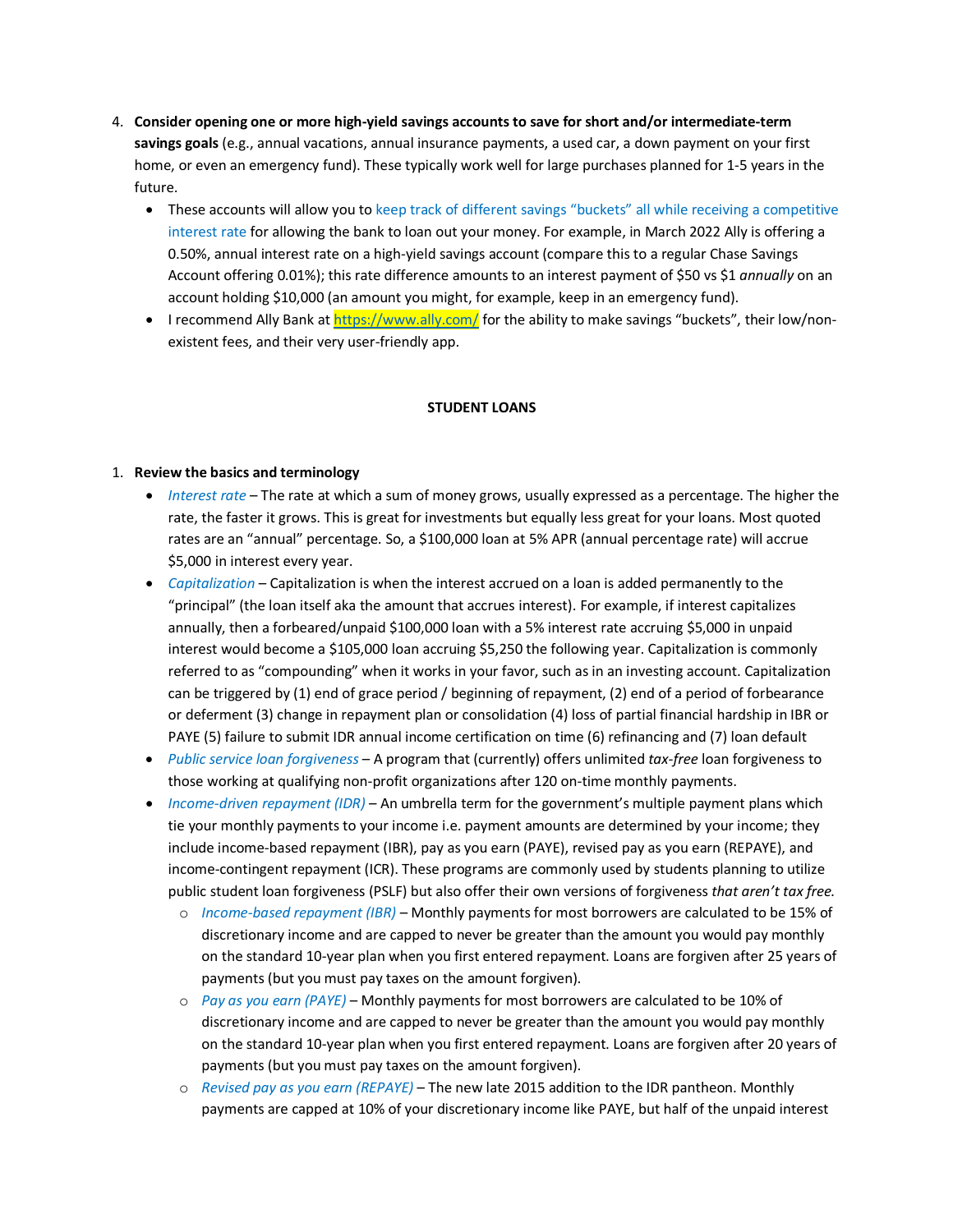left over after your monthly payment is also forgiven (the "unpaid interest subsidy"). This sounds better than PAYE, and it often is, but REPAYE also closes some loopholes that make PAYE a better choice for some folks (e.g. high-income spouses). Undergraduate loans are forgiven after 20 years, but anyone with graduate loans (e.g. medical school) has to wait 25 years like IBR (and, again, you must pay taxes on the amount forgiven *if pursuing forgiveness through REPAYE alone, not as a means to obtain PSLF*). We'll take a more in-depth look at PAYE and REPAYE in *Step 5* of this section.

- o *Income-contingent repayment (ICR)* An antiquated, nearly irrelevant program. Don't worry about it unless you have FFEL loans.
- *Discretionary income* The income amount used to calculate your IDR payments. Discretionary income is calculated as your adjusted gross income (total income before taxes minus deductions) minus 150% of the poverty line. You can find your AGI on your taxes. The poverty line varies by family size (as well as lower 48 vs Hawaii/Alaska).
	- $\circ$  For 2021, 150% of federal poverty line in the 48 contiguous states for (1) individual was \$19,320, (2) family of 2 was \$26,130, and (3) family of 3 was \$32,940. You can find federal poverty line numbers at<https://aspe.hhs.gov/2021-poverty-guidelines> (just make sure to adjust to appropriate year in url)
- *Private refinancing* Today, most student loans are given out by the government as part of the Direct loan program (because they're given "directly" by the government as opposed to given by banks but guaranteed/insured by the government, as used to be the case). Some companies do offer student loans, but these are generally less good than the federal offerings. But some offer private refinancing/consolidation, whereby they pay off your existing student loans in exchange for a loan with a lower interest rate. You can save money, sometimes a lot of money, but you also lose the benefits/flexibility/protections of federal loans including possible forgiveness through PSLF or IDR.
- *Deferment* the ideal way to temporarily not pay off your loans. In a deferment (as opposed to forbearance, covered below), no monthly payments are due on your loans and no interest on subsidized loans accrues (irrelevant because most students nowadays have unsubsidized loans). In practice, the only deferment you are going to get is the one you have while you are enrolled at least part-time in school. In the past, residents were eligible for an economic hardship deferment. That is no longer the case.
- *Forbearance* is how you can temporarily not make payments on your loans. Most people can only forbear loans for three years, but residents have the use of an unlimited in-training forbearance, so you are never obligated to make payments on your federal student loans while a resident if you feel it's financially unfeasible (though you have to apply annually). The downside is that interest continues to accumulate and then capitalizes at the end of the forbearance period, so your debt balloons more the longer you delay making payments. New attendings who are finally ready to start tackling their student loans are often horrified to see how much their debt has grown after a few years of neglect.
- *Grace period* the mandatory 6-month period after graduation before you enter repayment. Consolidation loans and PLUS loans do not have grace periods.
- *Delinquency* occurs when you miss making a payment, even by one day. Reported to credit agencies. This is one great reason to sign up for autopay.
- *Default* occurs when you don't handle your delinquency. The entire balance is due *immediately*. At this point, your credit score is shredded for at least seven years *and* the government comes after you to get its money. This includes things like penalties and fees, garnishing your wages, seizing social security, and taking your tax refunds. This should never happen (particularly since you can always forbear as a resident). What many defaulting borrowers fail to realize is that IDR payments can be reduced quickly if income falls; bankruptcies from medical illness aside, the payments are designed to never be totally undoable. If your income is low, your payments are low.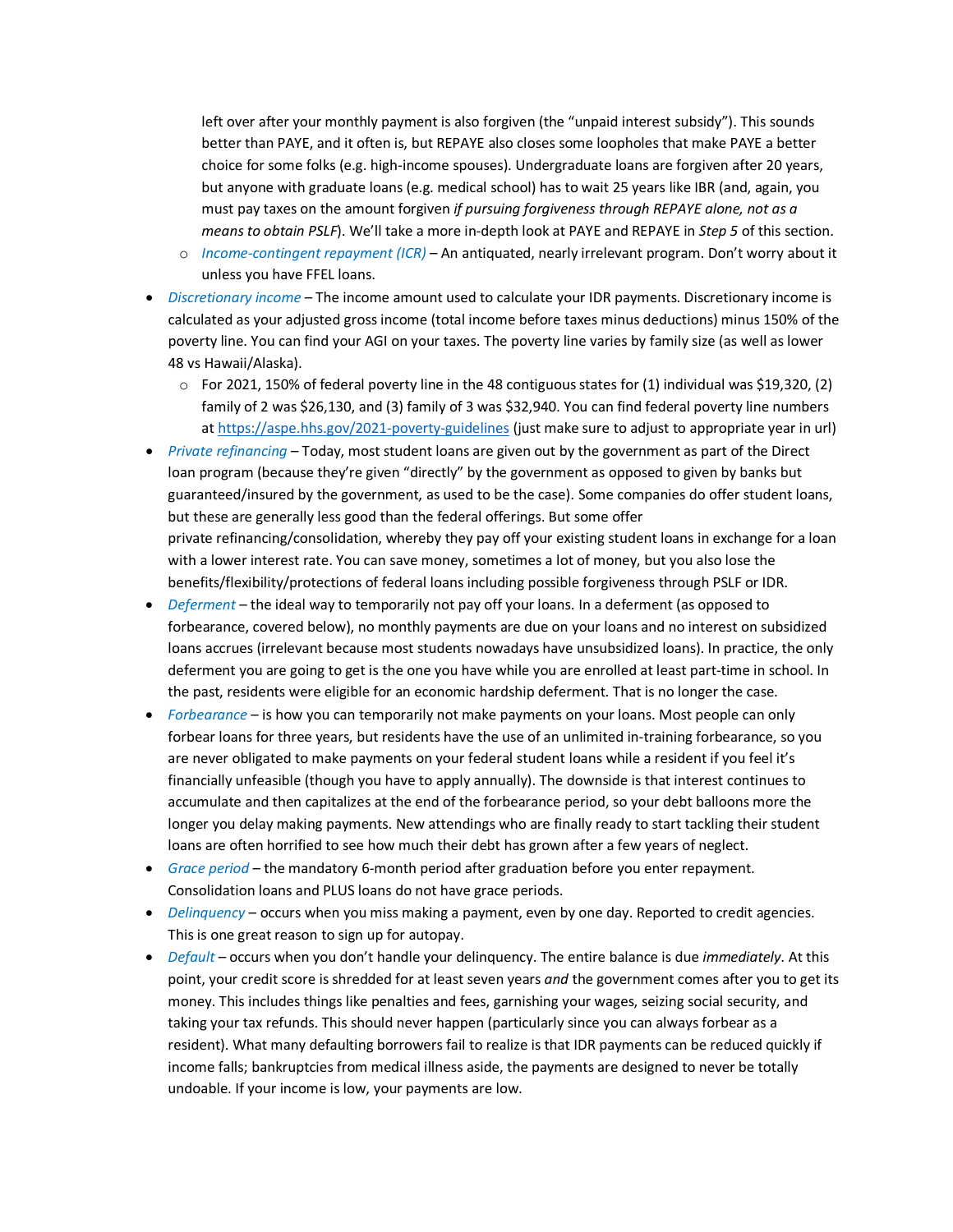### 2. **Calculate your total consolidated loan principal and interest rate**

- Login to [www.studentaid.gov](http://www.studentaid.gov/) and click "View Details" in the top right corner of the "My Aid" section. Scroll down to "Loan Breakdown" and click "View Loans" (at the bottom of the page) to see each individual loan with its associated loan type, disbursement date, interest rate, and total balance. Visit <https://studentaid.gov/understand-aid/types/loans/interest-rates> and scroll down to "What are the interest rates on federal student loans first disbursed before July 1, 2020?" section to apply past interest rates to past loans. Use each loan's balance and specific interest rate to calculate weighted interest rates for each loan; you can add these up to estimate your total "consolidated" loan interest rate. This can be tedious if for those of us with many individual loans, but knowing this number is part of taking responsibility for our finances and will, hopefully, motivate us to stay on top of them going forward! Doing this through<https://studentloanhero.com/calculators/weighted-average-interest-rate-calculator/> makes things much easier.
- For clarity, we'll run through an example: If your first two loans listed for MS1 (disbursed on 07/22/17 in this example) were a \$20,500 Direct Unsubsidized Loan and a \$11,500 Graduate Plus Loan, you take \$20,500/your total loan balance x **0.06** *and then* \$11,500/your total loan balance x **0.07** to get the weighted interest rates for each of these loans. Repeat these steps to get weighted interest rates for *every individual loan you have* and then add all of these weighted interest rates together to get an estimate of your total "consolidated" interest rate i.e. the interest rate on your consolidated federal loan (if you chose to consolidate, which is usually the best decision). Remember to round up the final number to the nearest  $1/8$ <sup>th</sup> of 1% i.e. the nearest 0.125%, which is what happens when you actually consolidate.

Fixed Interest Rates for Direct Unsubsidized Loans and Unubsidized Federal Fixed Interest Rates for Direct PLUS Loans - Parents and Graduate or Stafford Loans<sup>1</sup> - Graduate or Professional Borrowers

| <b>First Dishursement Date</b> | <b>Fixed Interest Rate</b> |
|--------------------------------|----------------------------|
| 7/1/19-6/30/20                 | 608%                       |
| 7/1/18-6/30/19                 | 66%                        |
| 7/1/17-6/30/18                 | 6%                         |

**Professional Borrowers** 

| <b>Fixed Interest Rate</b> |
|----------------------------|
| 708%                       |
| 76%                        |
| 7%                         |
|                            |

- 3. **File taxes** for your graduating year *before* you begin residency.
	- As a medical student you will likely report \$0.00 in income for the year on your taxes (i.e. you weren't being paid an income), which in turn qualifies you for \$0.00 *income-driven* loan repayments for your entire intern year. In other words, because your prior year's income determines the cost of your monthly payments in IDR programs, a \$0.00 income as a medical student qualifies you for \$0.00 monthly payments as an intern.
	- If you're pursuing PSLF, less money put towards your loans means more to be forgiven at the end of 10 years – so this is a huge benefit.
- 4. **Consolidate your student loans** *immediately* **after graduation** a[t www.studentaid.gov](http://www.studentaid.gov/) into a single "Direct Consolidation Loan". This step is usually performed in conjunction with applying for an IDR program (*Step 5* of this section) because you'll be asked to choose which IDR program you'd like to use for your consolidated loan *within the Direct Consolidation Loan Application itself.*
	- In short, Direct loan consolidation describes the process of taking several Direct loans (usually Unsubsidized and/or Grad PLUS) and combining them into a single "consolidated" loan with a fixed interest rate based on the average interest rate of the loans being consolidated (you estimated this average fixed interest rate following consolidation in *Step 2* of this section).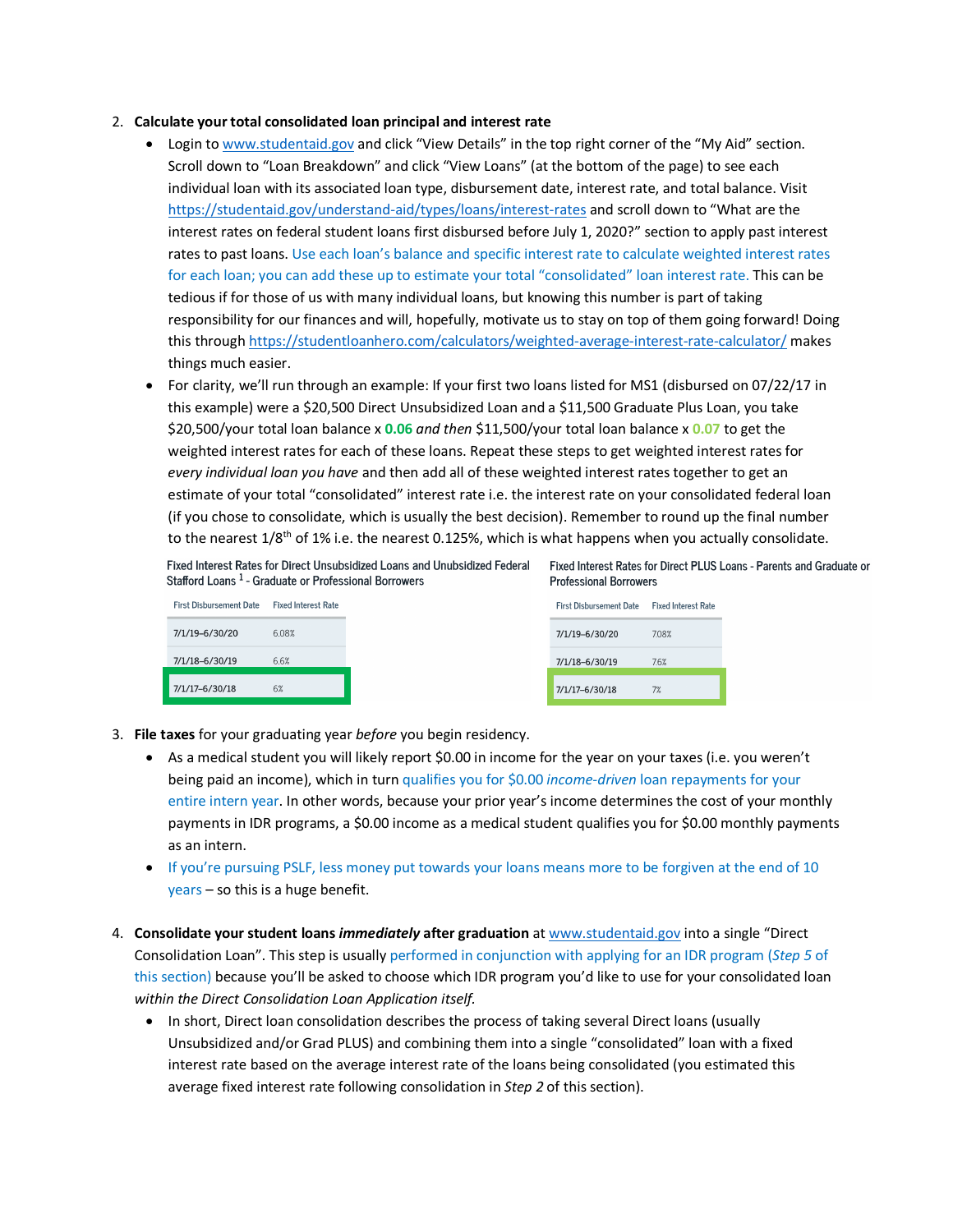- o First confirm that your loan status is changed to "graduated" or "grace period" at link above (*after* graduation); if not, contact your medical school and loan servicer to ensure this is changed as it is necessary for your loans to be eligible for consolidation.
- o If considering PSLF, which most should, choose "FedLoan" as your new servicer (you'll be transferred to them as soon as you submit your first PSLF employment certification, anyways, because they handle loans for all students pursuing PSLF). If you're sure you won't be pursuing PSLF, choose "Great Lakes" as they have the best customer satisfaction scores of the other available options.
- $\circ$  Your servicer should let you know you've entered repayment in  $\sim$ 2 months but you should follow up with them if you don't hear anything within 6 weeks. Since you're most likely to be applying for consolidation in June with ~2 months to carry out the processes of actually consolidating your loans and entering a repayment program, you'll likely only make 9-10 PSLF-qualifying \$0 payments during intern year.
- Remember, consolidation allows the repayment process to begin *immediately* after graduation without the typical mandatory "grace period". This elimination of the grace period offers four main benefits:
	- o Reduces the amount of capitalized interest on your loan because capitalization occurs immediately rather than following six extra months of interest accrual. This reduces the rate at which your loan balance will accrue interest *for the entirety of residency and beyond*.
	- o Temporarily increases the amount of your REPAYE "unpaid interest subsidy"; basically, you're paying *none* of the accumulating interest which means the "unpaid portion" is larger and thus half of that unpaid portion, *which is covered by the unpaid interest subsidy,* is also larger.
	- o Helps you achieve loan forgiveness because you're adding 6 months of \$0 payments *now* (by forgoing the "grace period") that would otherwise be tacked on to the end of your repayment plan – i.e. would become 6 months of full attending-salary payments later.
	- o Maxes out the student loan interest deduction for intern year. This gets complicated, but basically all of that capitalized interest (remember, the outstanding interest on each of your individual direct loans capitalizes when you consolidate) qualifies you for a \$2,500 "Student Loan Interest" deduction on your taxes. That's about \$550 back at the typical resident tax rate.
- Be aware, if you are not entering repayment for the first time and you've potentially made qualifying PSLF payments on some of the loans prior to med school, you do not want to include those loans in the consolidation (it will forfeit all payments made prior to consolidation and restart the 120-payment term).
- 5. **Choose and apply for the appropriate IDR program** *immediately* after graduation a[t www.studentaid.gov](http://www.studentaid.gov/) (again, you do so within the Direct Loan Consolidation Application).
	- We discussed some of the details of the different IDR programs above in the *Glossary* section, but here we'll take a slightly more in depth look at the two programs you're most likely to use during intern year -PAYE and REPAYE. It gets a little tedious below, but these details are IMPORTANT.
		- $\circ$  Remember that, for both programs, monthly payments are typically calculated to be 10% of your discretionary income. This is the lowest of all IDR programs and the chief commonality between the two.
		- o The first *difference* is that REPAYE offers what's called an "unpaid interest subsidy". Most residents' total loan balance is so high, and their monthly payment so low (because of their relatively low income), that their monthly payment is actually less than the interest that's accumulating on their total loan balance each month. In other words, all they're "paying off" each month is a *portion* of the accumulating interest (this means that, unfortunately, a resident's total loan balance is typically *growing* during residency under REPAYE/PAYE; the good news is that this growth is irrelevant if you're pursuing PSLF). The interest that isn't paid off each month is "unpaid" – and half of that amount is covered by the unpaid interest subsidy (i.e. the government is picking up the tab). This effectively *decreases the interest rate on your loan* (which is why, in technical terms, it's decreasing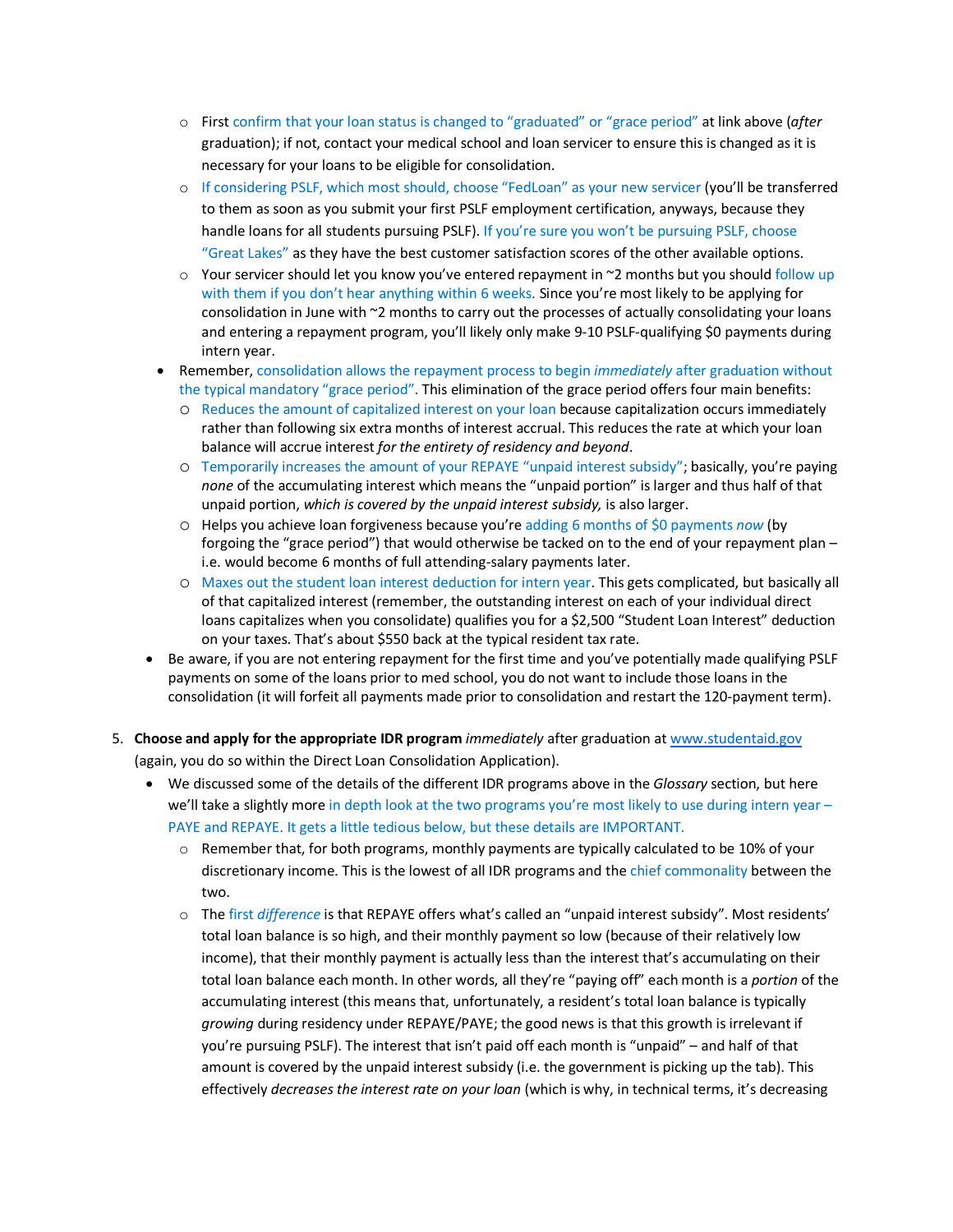your *effective interest rate*). In fact, REPAYE often offers effective interest rates lower than those available with refinancing. For this reason, *everyone* should consider REPAYE for at least the first couple of years of residency regardless of their decision to pursue PSLF or private practice.

- o The second difference is that PAYE "caps" monthly payments (i.e. they will never be greater than the amount you would pay monthly on the standard 10-year plan when you first entered repayment). REPAYE, on the other hand, does not. This only becomes important as residents transition to attendinghood, where payments can skyrocket under REPAYE but are somewhat tamed by the payment cap in PAYE. For this reason, most residents pursuing PSLF should switch to PAYE before accepting their first attending position.
- o The third difference is that, if married, REPAYE includes both spouses' income in the calculation to determine a resident's monthly payment, while PAYE does not. This is important for residents with high-income, low debt-burden spouses and will be discussed later in *Couple-Specific Advice* (*Step 9*).
- The two options to consider, generally, should be (1) REPAYE with transition to PAYE at the end of residency if planning for **PSLF** and (2) REPAYE/refinance with (possibly a second) refinance at end of residency if planning to **pay off loans**.
	- $\circ$  The goal in the former strategy is to minimize payments and therefore maximize forgiveness, while the goal in the latter strategy is to minimize your effective interest rate at any given time in order to minimize the total accumulating interest, and in doing so, minimize the total loan balance you'll need to pay off.
- A reminder about PSLF:
	- $\circ$  The Master Promissory Note you sign for each student loan is essentially a legally binding contract stating your qualifying status for PSLF. It is therefore incredibly unlikely that your qualification could be revoked retroactively. Fearmongers about changes to government repayment programs and forgiveness options usually have a vested interest in these changes because any decrease in the quality of government programs or forgiveness will push people into the arms of private refinancing companies – from which those fearmongers earn commissions. There is no evidence or precedent that any future changes will affect existing borrowers as all suggested changes up to this point have involved "grandfathering" current borrowers into the existing repayment opportunities. In other words, you shouldn't worry much about PSLF being "cancelled" in the middle of your 10-year repayment plan. Even if it were, the overwhelming precedent is that you'd be grandfathered into PSLF.

#### 6. **PSLF-Specific Advice**

- Confirm your residency program and/or employer qualifies as a 501(c)3 organization at http://501c3lookup.org/
- Remember, also, that you must have eligible "Direct" loans and be enrolled in an eligible IDR (incomedriven) repayment plan. You can then consolidate and choose to opt out of the six month grace period as described in *Step 4* of this section.
- Must fill out PSLF Employee Certification Form (to confirm you qualify) and submit to FedLoan Servicing right after beginning employment as an intern – and repeat *annually.* You'll want to submit another employment certification any time you change jobs as well (important to do if you move from a preliminary/transitional year program to an advanced program).
- You'll also want to submit an IDR Income Verification Form (to confirm continued eligibility for your IDR plan and to calculate your monthly payments) *annually,* but not until the end of intern year (for PGY2)
	- o For this first year (for most students), income is verified *during loan consolidation* as \$0 based on the tax return you submitted per *Step 3* of this section. Because you want to maintain your \$0 payments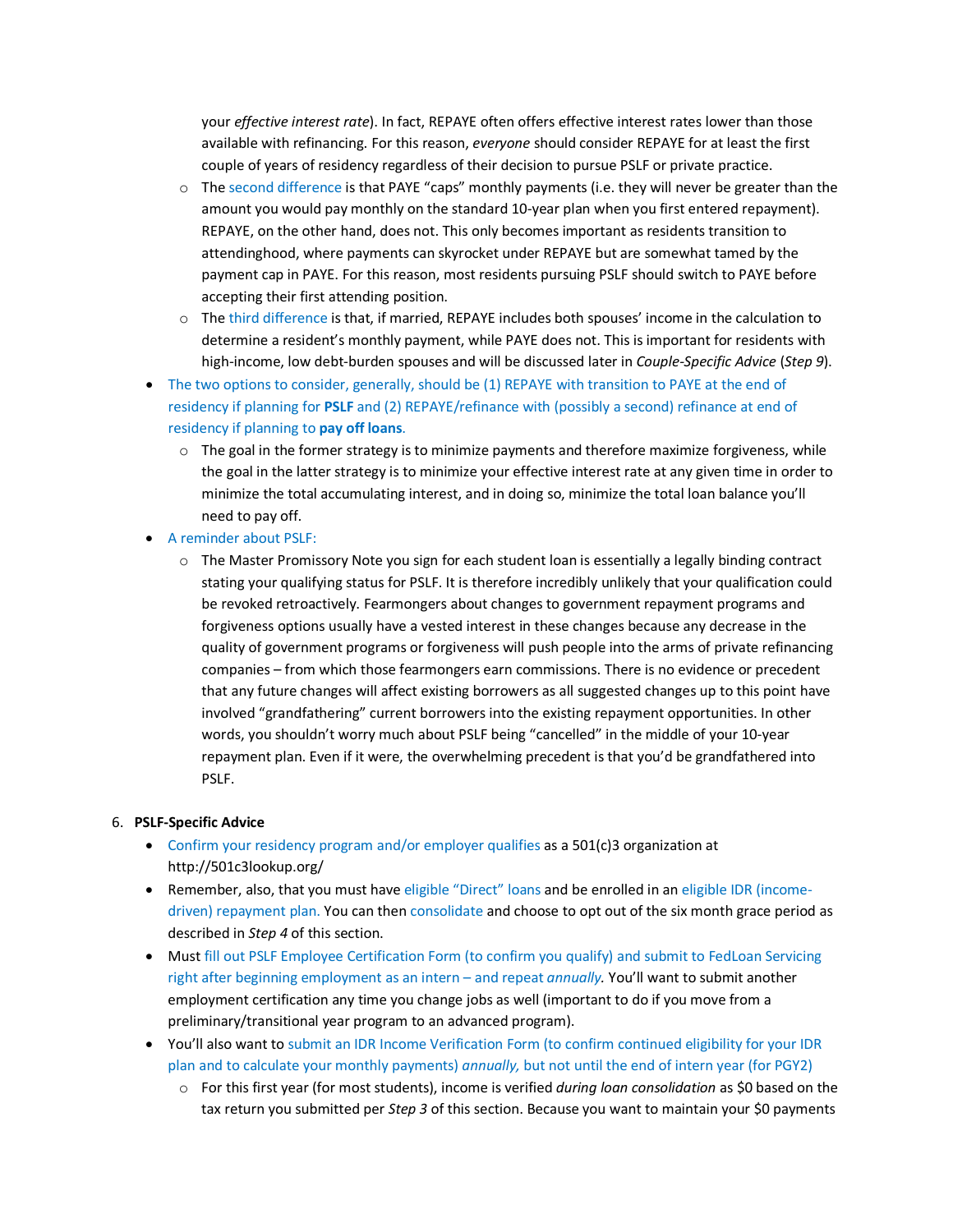for this year *and you only need to verify your income once per year*, you should wait to submit this form until next year if you choose to consolidate. If you don't consolidate upon graduation, however, make sure to complete the form this year as well.

- o Can complete a[t https://studentaid.gov/app/ibrInstructions.action](https://studentaid.gov/app/ibrInstructions.action)
- o This form will be sent to Federal Student Aid *and* your loan servicer; your servicer will use this form to calculate your monthly payments for the upcoming year (until the *next* Income Verification Form is sent in).
- Keep detailed records of everything!
	- o You should keep copies of each of these employment and income certifications, of the responses to them (confirming that each certification was received and accepted), and of your annual payment history file (showing every transaction in your account). For intern year, the qualifying \$0 payments will be automatically applied to your now-consolidated Direct loan (there's nothing to do on your end), but make sure to keep record of all those payments for future reference.
	- $\circ$  FedLoans and the PSLF program is, unfortunately, a bit notorious for having terrible customer service. Hopefully that changes as more and more students participate, but there are steps to take if you encounter problems or discrepancies. You can:
		- Enlist the help of the Federal Student Aid (FSA) ombudsman group, an impartial third party that may help resolve any issues [\(https://studentaid.ed.gov/sa/repay-loans/disputes/prepare\)](https://studentaid.ed.gov/sa/repay-loans/disputes/prepare).
		- File a complaint with the Consumer Finance Protection Bureau [\(https://www.consumerfinance.gov/complaint/\)](https://www.consumerfinance.gov/complaint/). This is especially helpful when dealing with the repeated miscounting of qualifying payments (again, keep detailed records of everything).
- REPAYE is likely best for most borrowers, but PAYE may be best for residents with a high-earning, low debt-burden spouse (discussed in *Couple-Specific Advice* below).
- Switch to PAYE immediately prior to taking an attending position to avoid skyrocketing monthly payments secondary to REPAYE's lack of a monthly loan payment "cap" (discussed above in *Step 5* of this section)
	- o Remember, because REPAYE has no monthly payment "cap", a skyrocketing attending income can also mean a skyrocketing monthly payment… unless you switch to PAYE beforehand. This allows you to take advantage of the payment cap, thus minimizing your monthly payments and maximizing total forgiveness.
	- o It's important to complete this switch, and likewise to submit your annual IDR income certification, before you take your first attending position. This is because such a large income increase as an attending could mean forfeiting your "partial financial hardship" status, which would in turn prevent you from qualifying to participate in PAYE.
	- $\circ$  Such a switch will cause all of the interest that accumulated during residency (i.e. since you consolidated) to capitalize, but that is irrelevant if you still plan on pursuing PSLF; you want to instead prioritize obtaining the lowest possible monthly payments, which will increase your overall forgiveness.

# 7. **Uncertain PSLF vs. Refinance Advice**

- For most residents uncertain of the 501(c)3 status of their future employer as an attending, and thus of their future eligibility for PSLF, REPAYE is the most flexible option (i.e. it's the best way to hedge your bets for both PSLF and paying off your loans). This is because the unpaid interest subsidy provides an effective interest rate lower or at least as low as refinancing while still remaining eligible for PSLF *and* paying an affordable 10% of your monthly income in monthly payments.
- If you choose a 501(c)3 non-profit position after residency, switch to PAYE immediately prior to taking that position as stated above in *Step 6* of this section*.*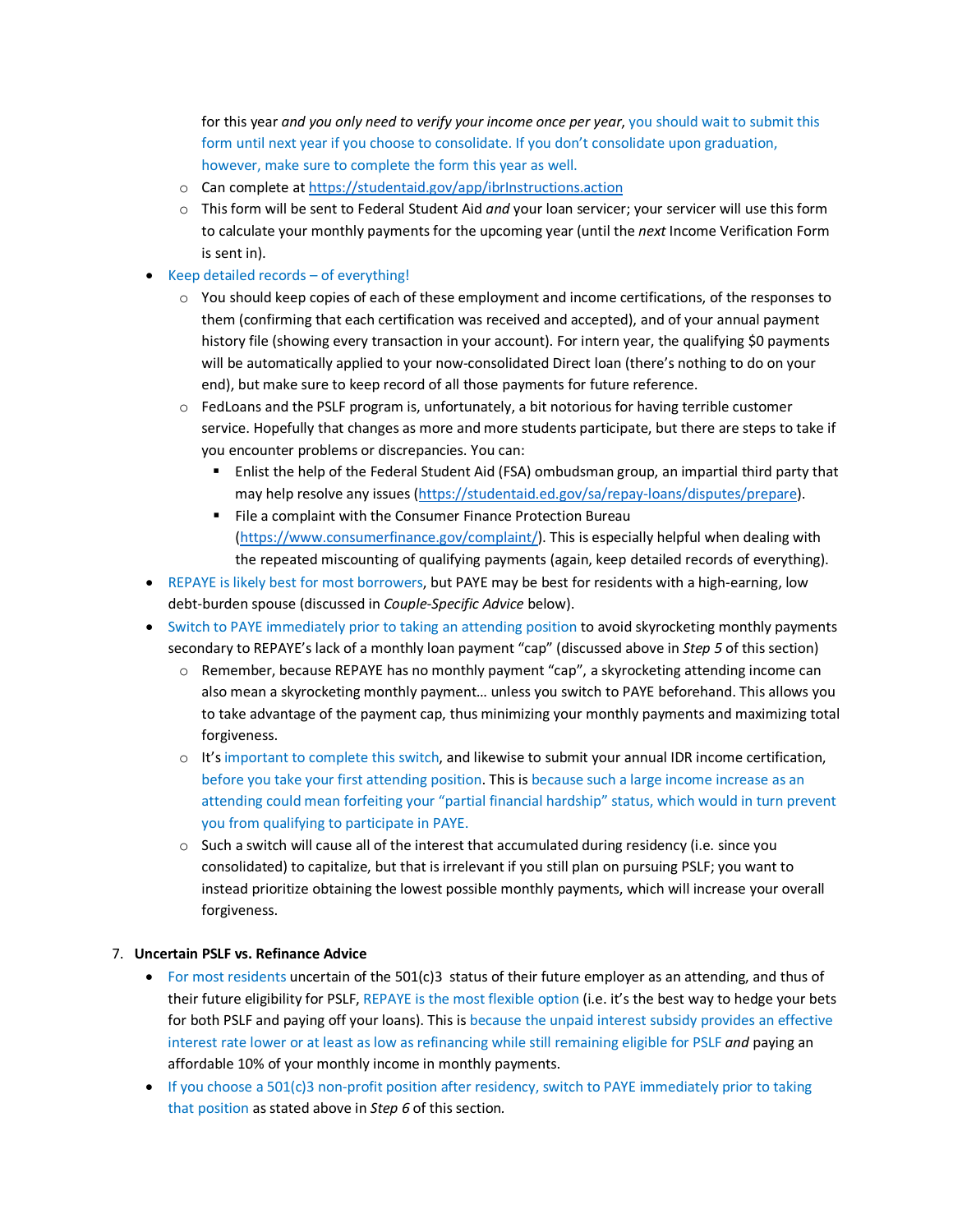- If you choose a private practice position or to work as an independent contractor, you must decide between staying in REPAYE or refinancing your consolidated loan with a private lender ("private refinancing") to hopefully decrease your interest rate further.
	- $\circ$  REPAYE has no payment "cap" so your attending salary will mean increased payments far beyond the standard 10-year payment and the end of any interest subsidies (essentially, your payments are so large now that you're paying off all of the interest and then some, so there is no "unpaid" interest left over to subsidize) but unlike with refinancing the interest that accumulated during residency won't be capitalized.
	- o You must now compare the likely higher interest rate in REPAYE with its absence of capitalization *against* the likely lower interest rate of refinancing with its presence of capitalization. It will likely be of benefit to hire a fee-only financial advisor or student loan planner to help make this calculation. Essentially, you'll need to run the numbers to see which scenario leaves you paying the least over the total course of repayment. See *Step 11* of this section on pg. 12 for advice on choosing a trustworthy student loan advisor.

# 8. **Refinance-Specific Advice**

- There's really no good reason to refinance as an intern because the effective interest rate in the REPAYE plan is likely as low or lower than what comes with refinancing to a private loan, but with the added benefit of remaining PSLF-eligible.
- That being said, there are some situations in which refinancing makes sense during PGY2/3 for students that *know for sure* they're going into private practice. These students will want to start in REPAYE for the first year to take advantage of the \$0 payments and thus receive the full unpaid interest subsidy – and then refinance with a private lender once the offered interest rate beats the effective interest rate in REPAYE. If you can't calculate this yourself, seek out some assistance from your employer's financial assistance team or a personal financial advisor.
	- o As is the case just above, you must *theoretically* take into consideration the fact that all of the interest that accrues during PGY1 will capitalize when you refinance a year later… but in this case the effect is much smaller since we're considering the capitalization of only a year's worth of interest rather than an entire residency's worth. Feel free to hire a student loan advisor to make this calculation, but in this case, I'd be surprised if it was worth the cost.
- Find a reputable private lender (whether refinancing in PGY2/3 or at the end of residency).
	- o Can do so at<https://www.whitecoatinvestor.com/student-loan-refinancing/> or [benwhite.com/refinancing](http://benwhite.com/refinancing) although WCI usually has better kick-backs to the students (which you should immediately put towards paying off your loans).
- Give preference to a five-year, variable-rate private loan if you want to minimize the total amount you pay in interest (and thus put into student loans overall) over time.
	- $\circ$  Variable interest rates are usually lower than fixed interest rates because they have the potential to increase (i.e. they're more "risky") but this risk is fairly small over the short five-year term, and beyond that, interest rates typically need to rise both quickly and dramatically for their fixed equivalents to have ended up being a better deal.
	- o It's always good to be prepared. Have a plan in place to put more income toward your loans, and thus pay them off more quickly, should your variable interest rate rise soon after starting your term.
- A five-year, fixed-rate private loan can also be a great option in the case of student loans because, essentially, you can refinance as often as you'd like – i.e. any time interest rates go down. If they go up? Just keep the fixed rate you've already locked in. Variable rate private loans will almost always get you a lower rate, but they are slightly more risky. The decision of variable vs. fixed rate should be based on your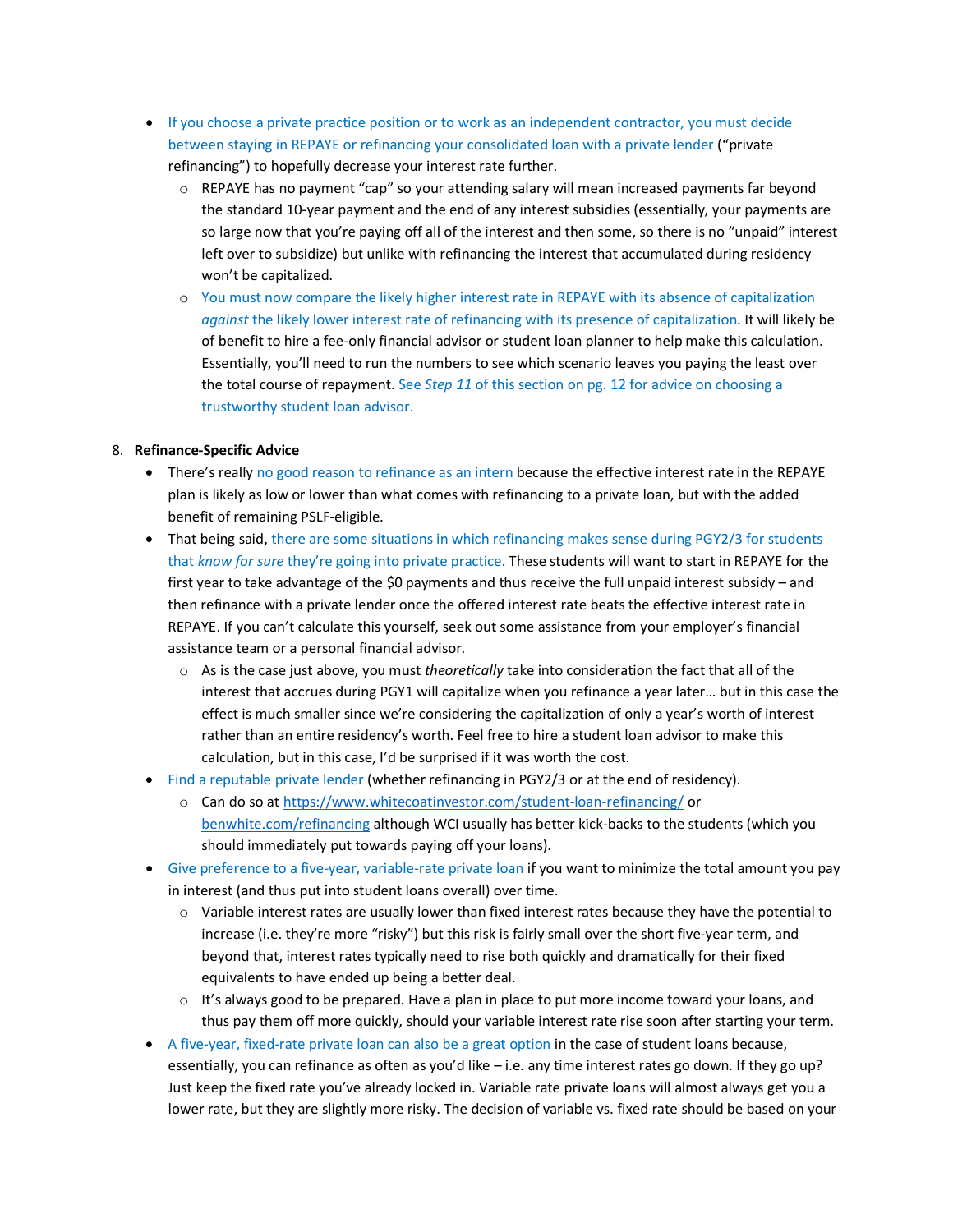personal risk tolerance, but know that variable rate loans often come out ahead *in the short term (i.e. five years or less).*

- Refinance *often*, especially if interest rates go down in general or your credit score improves.
	- $\circ$  The only downsides to refinancing are (1) interest capitalization (which shouldn't matter as, at this point as an attending, you should be rapidly paying off any accumulating interest *and* chipping away at the principal balance on your loan… which means there should be no unpaid interest left over to capitalize). The other downside is (2) the hit to your credit score. With regards to the latter, just make sure not to refinance within several months of a big purchase like a car or house. Otherwise, refinancing just means more cash bonuses (which you should put towards your loan balance) and lower interest rates.

### 9. **Couple-Specific Advice**

- Married residents with similar student loan/debt burdens REPAYE.
	- $\circ$  To keep things simple, if you have a spouse with a similar salary and similar debt burden, payments are calculated such that you're essentially in the same boat as an individual. If, however, your spouse makes a reasonable amount more than you or has a reasonable amount less in student loans than you, see the next point.
- Married resident with a high-income, low debt burden spouse PAYE MFS *or* REPAYE/refinance and start paying off loans with your spouse's salary (consider hiring a student loan advisor).
	- $\circ$  Residents with a high-income, low debt-burden spouse may benefit more from PAYE than REPAYE this is because PAYE will only consider *your* income (and not your spouses) for the monthly payment calculation, meaning much lower payments *if you file your taxes as "Married Filing Separately" ("MFS")*. If you were to choose REPAYE, however, your spouse's high income would be considered in the monthly payment calculation *regardless of filing status,* meaning a much higher monthly payment that would (1) decrease your total forgiveness over time and (2) minimize or even eliminate the unpaid interest subsidy benefit. All that being said, you should probably hire a student loan advisor (see *Step 11* of this section on pg. 12) to determine whether the lower monthly payments in PAYE save more than you lose in tax benefits by filing MFS. The better choice is often situation-specific and can be difficult to determine on your own, so again, I really recommend hiring a student loan advisor to determine which is right for you.
	- $\circ$  This is a bit in the weeds, so only look into further if it applies directly to you but remember that any couple filing taxes MFS must fund a Roth *through the backdoor* because the Adjusted Gross Income (AGI) limit for contributing *directly* to a Roth account changes to \$10,000 for those filing MFS. For more information on how to make *backdoor* Roth IRA contributions, listen to WCI Podcast 194 ("The Backdoor Roth IRA Made Easy") and then visit [www.whitecoatinvestor.com/backdoor](http://www.whitecoatinvestor.com/backdoor-roth-ira-tutorial)[roth-ira-tutorial](http://www.whitecoatinvestor.com/backdoor-roth-ira-tutorial) for a step-by-step guide.
- Married resident with low-income spouse or spouse that doesn't work outside of the home REPAYE
- Refinancing with a spouse (at beginning, middle, or end of residency).
	- o Refinancing *your* student loans can affect your partner's ability to qualify for PSLF by eliminating their qualification for partial financial hardship (PFH), or at the least, it can drastically increase their payments. This is because, while your *joint income* remains unchanged, your total "debt burden" is technically decreased since the Feds *only consider federal loans in their IDR calculations (not refinanced now-private loans)*. Your previous IDR payment (that was due on your joint loans based on your joint total income) would stay the same (because, again, your joint total income is unchanged) but would now be due on *just your partner's loan*. In the meantime, you'd have to start putting money towards your monthly now-private loan payment as well. You're effectively adding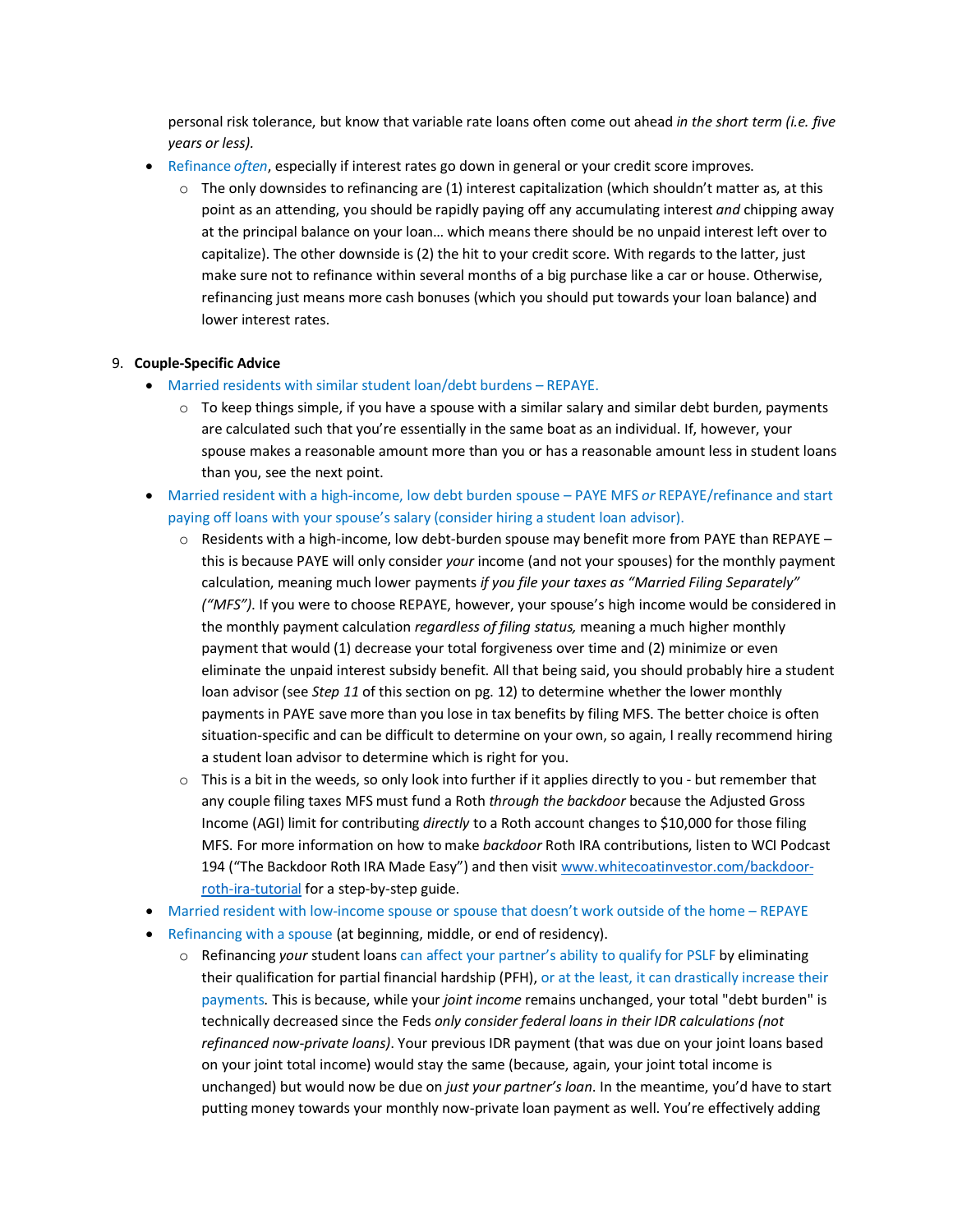another monthly loan payment on top of what you were already paying before *and* likely disqualifying your partner's eligibility for IDR, and thus, PSLF.

- o For all these reasons, if one spouse plans on refinancing then the other should be prepared to switch from REPAYE to PAYE and file separately i.e. MFS. This effectively "separates" your incomes, and in doing so, (1) keeps your spouse eligible for PSLF but also (2) keeps their payments affordable despite the fact that you've refinanced your own student loans.
- o If you want to, you can *later* re-file "Married Filing Jointly" aka MFJ (by amending your prior tax returns) and recoup the initial tax losses that resulted from filing MFS (you have *three years* to do so, which feels pretty generous).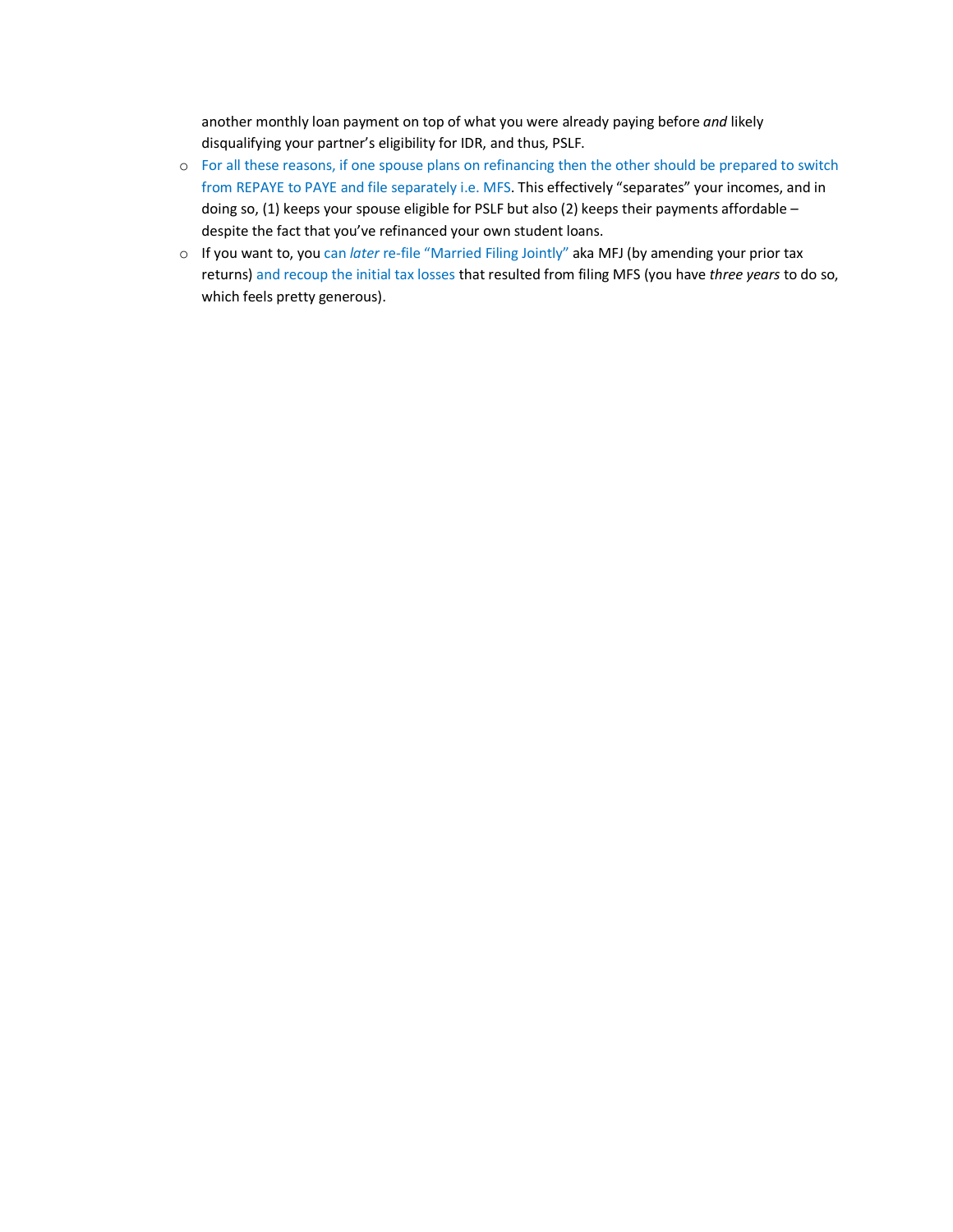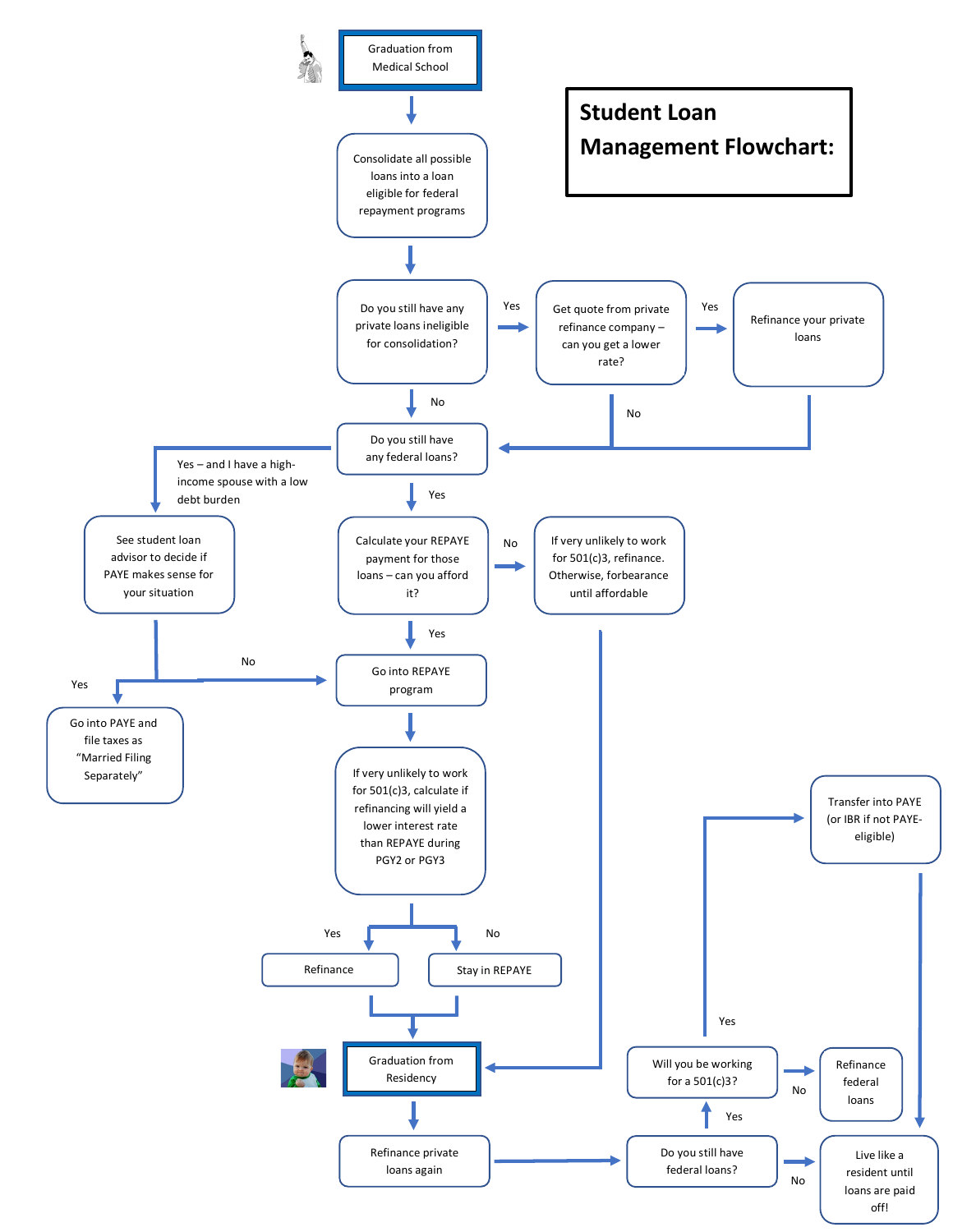### 10. **Job-related Payments/Stipends**

- Sometimes an employer will make payments directly to your servicer, which is considered a *taxable*  benefit. This is actually bad if you're going for PSLF (i.e. getting paid through a 501(c)3 organization) because you're paying taxes on money that would've been forgiven anyways.
- Instead (if pursuing PSLF), try to (1) negotiate to get that money paid directly to you and then use it to pay your IDR payments, (2) negotiate to have it changed to a retirement contribution if the former doesn't work, or (3) try to waive it if neither of the prior negotiations pan out.

# 11. **Other Student Loan Tips**

- If you still feel uncomfortable with choosing the appropriate payment strategy for residency and managing your student loans going forward (or if you fall into one of the more complex situations mentioned above), consider paying for situation-specific student loan advice. You can find a list of reputable, *fee-only* student loan advisors at<https://www.whitecoatinvestor.com/student-loan-advice/> (I personally recommend working with Travis Hornsby at Student Loan Planner)
- Setting up automatic monthly withdrawal payments (from a checking or savings account) yields a 0.25% interest rate deduction and, more importantly, helps prevent missing a monthly student loan payment. This is important because missing student loan payments by even *one day* can put your loans into delinquency, which is reported to credit agencies and very likely to have a negative impact on your credit score.
	- $\circ$  Unfortunately, you can't get this reduction in interest rate until you're paying a non-zero payment (i.e. you can't get it during intern year) but setting up automatic withdrawals is good practice.
	- o Remember, though, that auto-debit withdrawals do create a risk of paying high payments should you forget to renew IDR and lapse into a standard payment plan.
- Remember to (1) change your address upon moving for intern year a[t www.studentaid.gov](http://www.studentaid.gov/) and (2) contact your current loan servicer whenever changing addresses or phone numbers for intern year and in the future.
- Remember to work towards developing a good credit score during residency. A good credit score can make it easier (and likewise a bad credit score can make it more difficult) to get a low interest rate on what would become a private loan should you choose to refinance your consolidated student loan towards the end of residency.

# **EMERGENCY FUND**

- 1. You typically want to save up enough funds to cover three to six months of *expenses* (not income) saved as an emergency fund for things like unexpected medical bills, home or car repairs, disability, etc. For a resident, \$5K- \$10K is usually sufficient (lower end if you have lower expenses and/or you're more risk-tolerant, higher end if you have more expenses and/or you're more risk-averse)
- 2. You want to make sure that you can, at the very least, live off of your emergency fund for the length of your disability insurance waiting period i.e. the amount of time that it takes for your disability benefit to kick in should you become disabled. For most residents, this length of time should be 90 days i.e. about 3 months.
- 3. Keep this money in a high-yield savings account or money market account, so that it is still available to you (i.e. "liquid"), but able to grow at a slightly faster rate than it would be in, for example, a typical savings or checking account.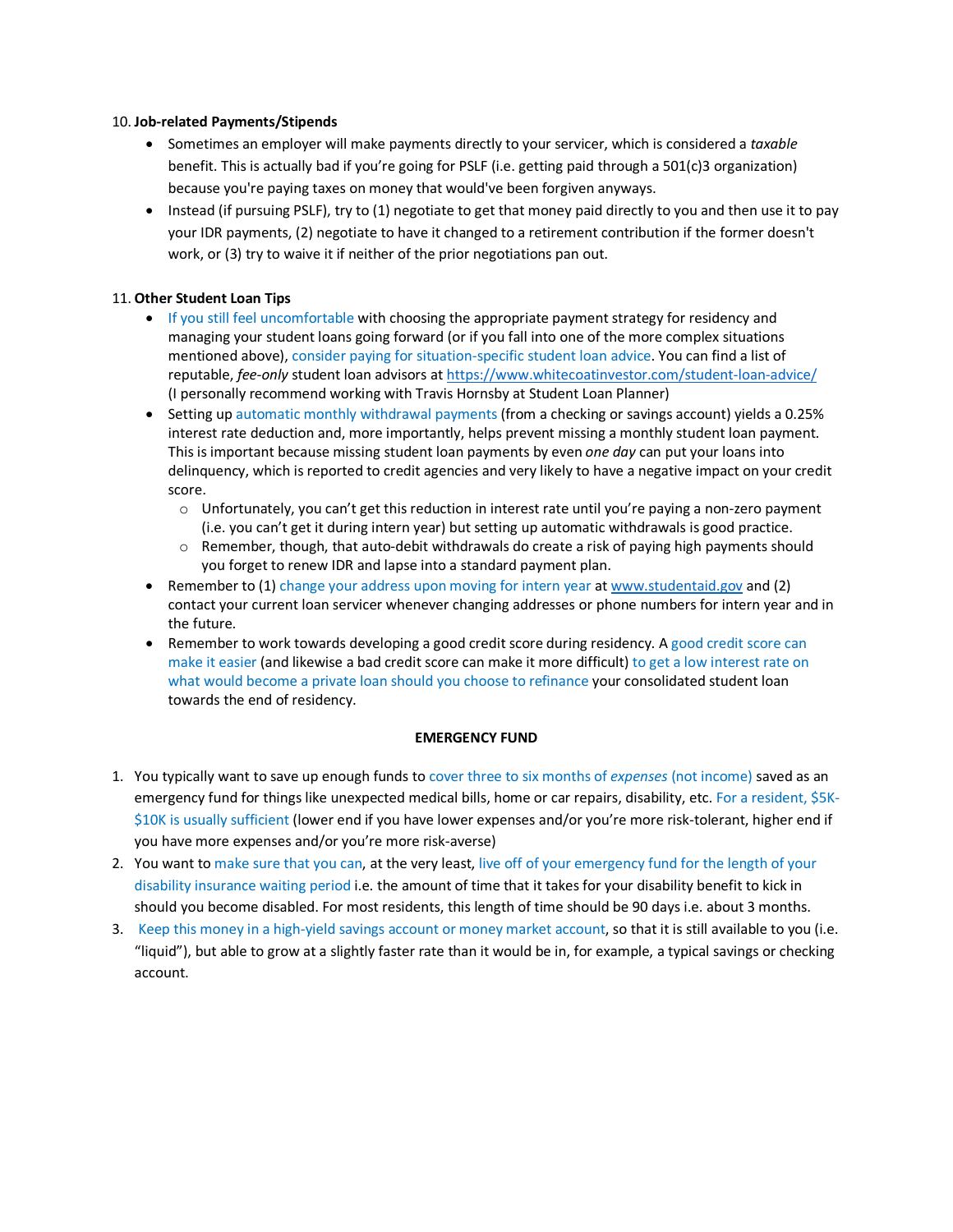# **DISABILITY INSURANCE**

- 1. **Recognize that disability insurance is** *VITALLY* **important to your financial security.**
	- Remember, your ability to earn an income is the only thing allowing you to pay down debt, build wealth, and ultimately support yourself and/or loved ones. Purchasing disability insurance is, unfortunately, the only effective way to protect your income-earning ability.
	- Disability insurance is *especially* important to physician's early in their career (read: interns) who have spent hundreds of thousands of dollars and often over a decade of their lives investing in their future ability to earn a high income. You're at the highest risk of future income loss as a resident and won't be completely free from the need for disability insurance until you reach financial independence.
	- Studies estimate anywhere from **15-25%** of physicians will become disabled during the course of their career. This is not a longshot but a very real possibility – and choosing to forgo coverage could spell financial disaster, if disabled, to medical students who have already (1) lost a decade of earnings and (2) amassed hundreds of thousands of dollars in debt – often with the expectation that a high future earning potential would make such financial sacrifices worth it in the long run.
	- Beyond being at the highest risk for future losses as a resident, you should get a policy immediately upon graduating from medical school because (1) residents often receive a discount, (2) you want to purchase a policy *before* developing any health conditions that could drastically increase the cost of a policy, and (3) you want to purchase a policy, in the case of female physicians, *before getting pregnant.* 
		- $\circ$  Insurance companies consider pregnant women to be at considerably higher risk of disability from complications of pregnancy, so you're very unlikely to obtain coverage for pregnancy-related complications *if already pregnant*. If bought during pregnancy, your policy will either (1) exclude pregnancy and all related complications from the policy until 30 days after delivery *or* (2) won't issue the policy at all until 30 days after delivery.
- 2. The majority of residency programs offer a *group* disability policy, but in most, if not all, cases these **(residencybased group) policies are really poor policies that offer minimal protection.**
	- Weaker definition of disability (not "own occupation") that may leave you without a benefit.
	- Usually not secure i.e. the program can change or cancel the policy at any time.
	- Almost never portable, meaning you have to get another policy upon finishing your training which completely negates the benefit of getting disability insurance while you're young and healthy.
	- These policies are cheap for a reason. If it costs 10% of a good individual, own-occupation, specialtyspecific policy… you shouldn't expect it to provide the same protection.
- 3. **Purchase an individual policy** from a *reputable, independent* insurance agent (i.e. an agent that can sell you policies from many different insurance companies) at [https://www.whitecoatinvestor.com/websites-](https://www.whitecoatinvestor.com/websites-2/insurance/)[2/insurance/.](https://www.whitecoatinvestor.com/websites-2/insurance/) Obtain two separate quotes and choose the best.
	- Because you can typically only insure ~60% of your salary, residents are *vastly* underinsured compared to their future earning potential as attendings. For this reason you want to get a **"post-tax"** policy, if possible. This means that you pay premiums post-tax and, similarly, your benefit is paid to you post-tax. You qualify for the same amount of benefit both pre-tax and post-tax, but a post-tax benefit is worth more money (because it's not being taxed and then paid out to you) so residents can technically get more coverage with this type of policy. For example, getting a post-tax policy of \$50K/yr will actually pay out \$50K for each year you receive the benefit, while a pre-tax policy might pay out only \$35-40K/yr *after*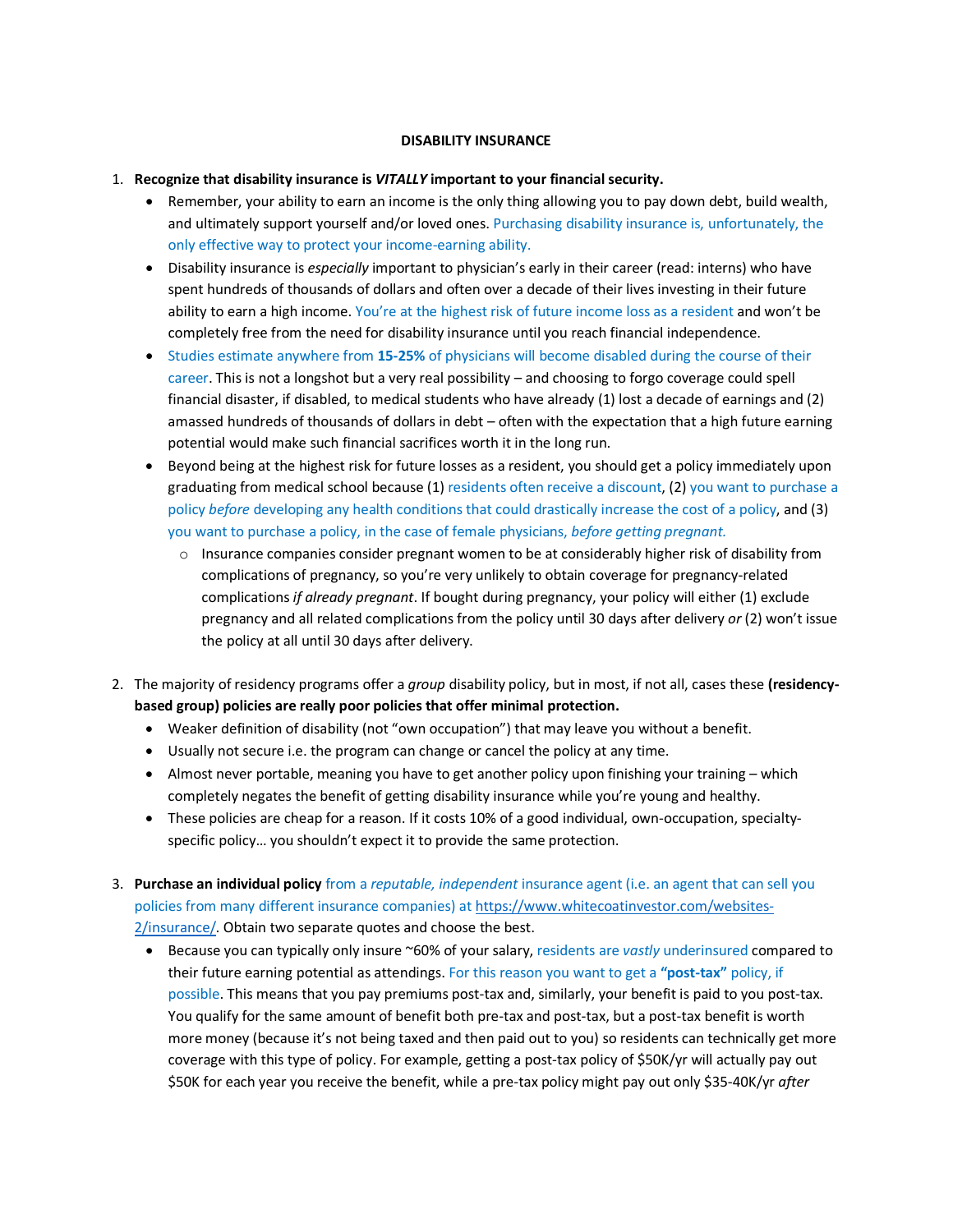*taxes.* In essence, this is a creative way to pay a bit more for a bit more coverage because, again, residents are vastly underinsured relative to their future earning potential.

- You want *first and foremost* a policy **with a strong definition of disability:** "own-occupation, specialtyspecific" i.e. it pays out *regardless* of your ability to find other "gainful" employment outside of your specialty.
	- o Principal, Guardian, Ameritas, The Standard, Ohio National, and Mass Mutual are the only six companies that offer these types of policies. As an important note, Northwestern Mutual claims they have an own-occupation, specialty-specific policy – but their policy's definition of disability is not consistent with that described above; in short, their disability policy is inferior and misleadingly labeled as "own-occupation".
	- o Such a definition usually reads, roughly, as, "Total disability is the inability, due to injury or illness, to perform the material and substantial duties of your occupation, even if you are gainfully employed in another occupation." Furthermore, some companies will also add the following: "If you have limited your occupation to the performance of the material and substantial duties of a single medical or dental specialty, your specialty will be deemed to be your occupation." Just to note: I'm including a detailed description here because, in this instance, it's very important that your policy has a definition with similar or even verbatim wording.
- You want a policy **that's guaranteed renewable or non-cancelable**. Guaranteed renewable means the company can't cancel the policy if you pay the premiums but *can* raise rates if it does so for everyone else in your age/gender/state/specialty group. Non-cancelable means the company can't cancel the policy or raise rates. Non-cancelable is *better* - but because raising rates is relatively rare, you might want to get a guaranteed renewable contract *if* it comes with a substantial discount
- You want a **long-term policy with a 90-day waiting period** (30d is more expensive but doesn't offer much benefit; 180d means you need a 6-month emergency fund which can be difficult to amass). A 90d waiting period means you want *at least* a three-month emergency fund.
	- $\circ$  You can buy short-term disability insurance to cover those first 90 days, but this is exactly what an emergency fund is for. As a general rule, don't insure against a risk you can afford to take yourself.
- You *may* want graded premiums if you plan on becoming financially independent sooner rather than later. Graded premiums mean that your premiums are lower during the early policy years (when you're living on a resident's income) and then increase later. This works out especially well if you are able to cancel your disability insurance upon becoming financially independent in your 50s – just as premiums are about to increase substantially.
- **"Unisex" policies for women and "gender-specific" policies for men**, because disability insurance is generally more expensive for women.
- 4. If you can, you should **attempt to purchase a benefit of roughly \$60K/year**, which should cost roughly 2-5% of the annual benefit/year i.e. \$1,200-\$3,000. Disability insurance is so expensive because disability is much more common than, for example, death (as we discussed in the beginning of this section).
- 5. **If you plan on moving for residency**, check with your insurance agent *before* moving to **see in which state disability insurance is cheaper**.
	- The cost of disability insurance can vary *considerably* from state to state for example, it can be as much as 30% more expensive in California as compared to New York. Make sure to check which state is cheaper *before* moving for residency.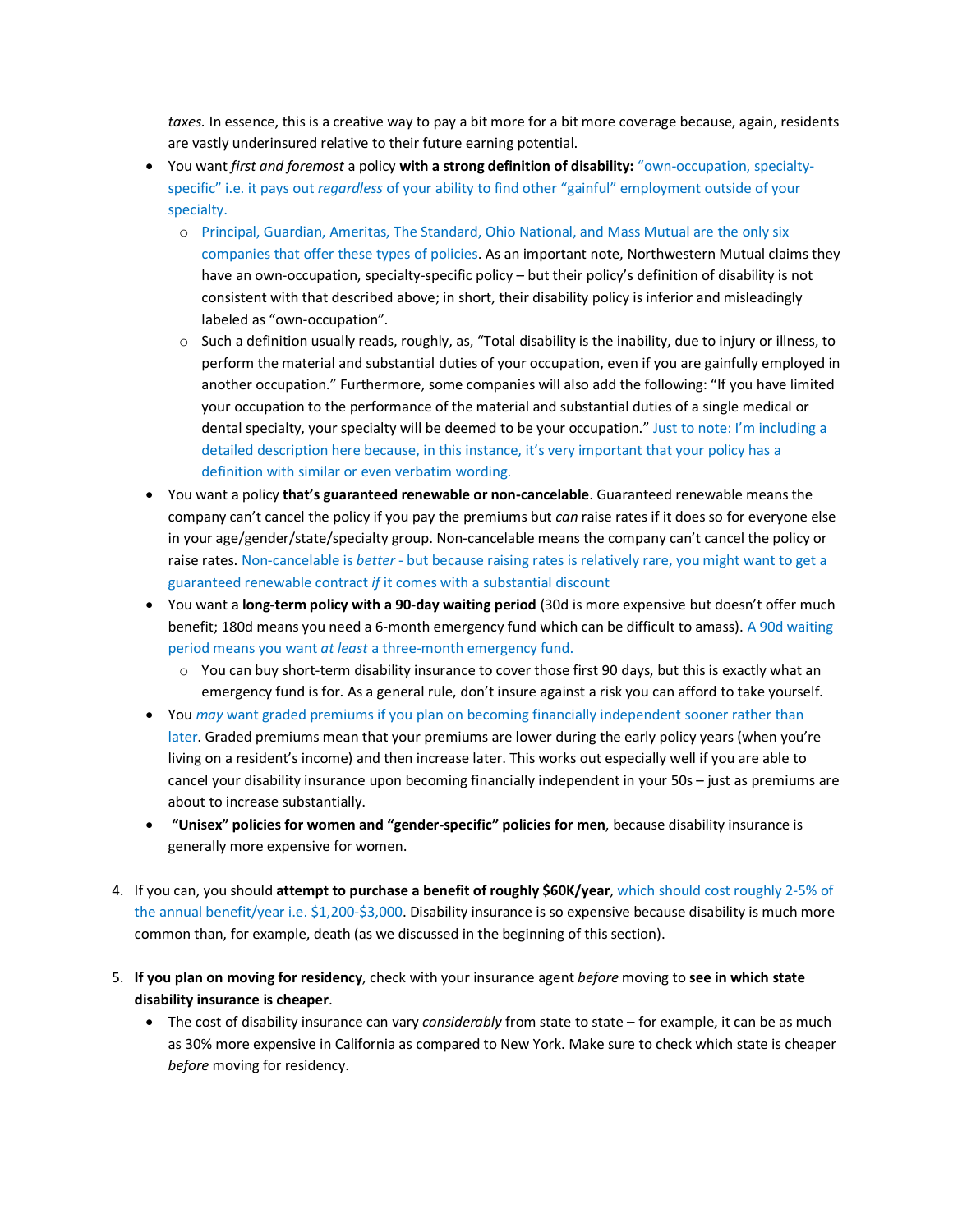- 6. **Ask your agent specifically, "Am I eligible for any discounts provided by other agents that you cannot offer? Are we sure we're getting all discounts available?"** Discounts are *very important* in disability insurance. Don't leave them on the table.
	- Some companies offer an "Annual Payment Discount" where you receive a discount for paying in a lump sum once per year. Simply put 1/12 of your payments aside each month and pay when your payment becomes due.
	- A "Preferred Producer Multi-Life Discount" is an option if your agent has sold disability insurance to other individuals working for your employer.
	- A "Trainee Discount" is available through many residency programs/institutions.
	- A "Unisex Discount" for women is offered by Principal and MassMutual; usually 10-30% off for women
	- Ohio National offers an "AMA Member Discount" of 10% off.
	- Ameritas offers a "Residency Discount" and "Radiology/Neurology Preferred-Occupation" discounts.
- 7. **Purchase specific "Riders"** to augment your policy.
	- "Own Occupation, specialty-specific" benefit may be a rider you need to add on in some cases
	- Cost of Living Rider allows benefits to increase in order to keep pace with inflation, although it unfortunately doesn't start "adjusting" until you become disabled .
	- Future Purchase Option Rider allows you to purchase a higher monthly benefit later (typically upon finishing residency) without medical re-qualification. Usually increases benefit from 5K/mo as a resident to ~12K-15K/mo as an attending.
		- $\circ$  You generally want to purchase your attending-level disability insurance before starting your first attending job, since the amount of individual disability insurance you can purchase may be reduced by a group policy offered by your new employer.
	- Partial/Residual Disability Rider allows for partial disability with partial benefits while recovering. It's important to realize that *many* disability claims either start or end as a partial/residual claim, so this rider often becomes vitally important.
	- Do NOT purchase a catastrophic disability rider unless it's *very* cheap
	- Do NOT purchase a retirement benefit rider
- 8. **If you have pre-existing conditions, be honest in your application and discuss specifically with your insurance agent.**
	- It's very important to avoid being denied by a company because it makes getting a policy from any company exceedingly difficult. Be sure to discuss any concerns you might have with your insurance agent, so they can help to give you the best shot of being accepted on your first attempt. This is especially true for applicant's suffering from collagen vascular disorders or other serious chronic illness that may increase the likelihood of disability in the future.
	- In most circumstances, pre-existing conditions will result in "exclusions" within your policy. For example, someone with a history of carpal tunnel syndrome of the right wrist/hand may not qualify for disability if they're rendered disabled by any accident or illness involving the right hand.
	- Importantly, some exclusions can be lifted if the policyholder has gone a certain length of time without suffering symptoms from or continuing treatment for a specific disease/disorder. For example, someone with a "mental/nervousness" exclusion for a diagnosis of depression may be able to have that exclusion removed after 2 or more years off medication without a symptomatic episode.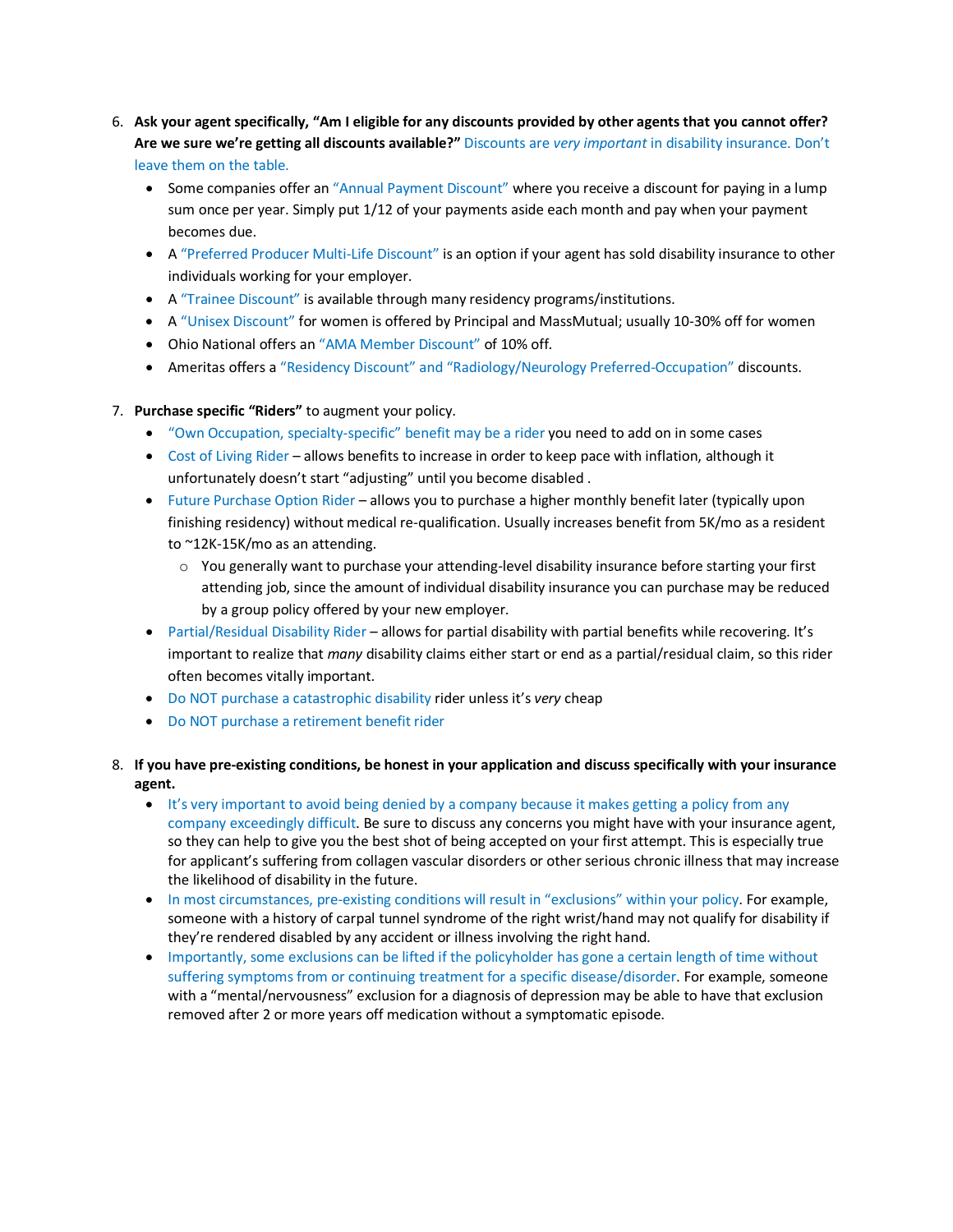- 9. **If you're part of a two-physician couple, aim to spend about the same amount of money a single-physician couple would spend on disability insurance – or less.** 
	- In this situation, each spouse is effectively functioning as the other's disability insurance. It's still reasonable to purchase *some* amount of disability insurance, but the need is dramatically less than that of a single physician supporting a stay-at-home or otherwise low-earning spouse. In other words, one physician in a two-physician couple becoming disabled isn't the financial catastrophe it would be for a single physician whose family relies on her. Again, don't over-insure against a risk you can afford to take yourself.

# **LIFE INSURANCE**

#### 1. **Review the basics and terminology.**

- Term life insurance is designed *only* to protect your dependents in case you die prematurely *for a fixed period of time i.e. a fixed "term"* (10, 20, 30 years, etc.) If you have a term policy and die within the term, your beneficiaries receive the payout. The policy has no other value.
	- $\circ$  Term life insurance is simple and, essentially, a commodity. This means you can shop for the cheapest policy (for the level of coverage you want) and buy it – because all policies offer essentially the same protections.
	- o Monthly payments aka "premiums" are very, very cheap.
	- o You only receive the "death benefit" if you die *during the term.* This is perfectly okay, though, because most people don't need life insurance after achieving financial independence (more on this in the next bullet).
- Whole life insurance mixes life insurance with investing. The policy covers you *until you die* and includes a low-returning investment vehicle referred to as the policy's "cash value", which grows in a tax-deferred account (so you don't have to pay taxes on the account's gains while they're accumulating).
	- $\circ$  Whole life insurance is complicated and is a poor financial product. Any advantages are often exaggerated by the insurance *salespeople* masquerading as insurance agents and are dwarfed by the high fees and other hidden expenses associated with these policies. They're sold to you, simply put, because the aforementioned salespeople reap high commissions for doing so.
	- o Also known as "permanent", "cash value", "variable", "universal", or "variable universal" life insurance. If you're considering a whole life policy, ask yourself why any decent product would need to obscure itself with such extensive re-branding.
	- o Premiums are *very expensive*. It wouldn't be unusual for whole life insurance premiums to cost 10x more than term insurance premiums for the same amount of coverage. In short, most residents aren't be able to afford the coverage they need with whole life insurance *because it's so expensive.*
	- $\circ$  The death benefit is guaranteed i.e. you're covered until you die. In all reality, however, this is *unnecessary* – you only need to insure against death *prior to becoming financially independent*. Most physicians approaching retirement age will have paid off their mortgage, sent their children to college, and built up a reasonable retirement nest egg. They'll have no loved ones, children or spouse, relying on their income – and thus will have no need for continued life insurance coverage.
- Term life insurance is all you need for adequate coverage *and* is much cheaper than whole life insurance. Whole life insurance combines insurance with investing to the detriment of the owner; it's only sold to you because those selling it receive high commissions for doing so. Avoid whole life insurance, *and anyone who tries to sell it to you,* like the plague.
	- o The typical characteristics of a term policy include a length of 25-30 years (long-term) with level premiums (premiums don't increase over the course of the policy).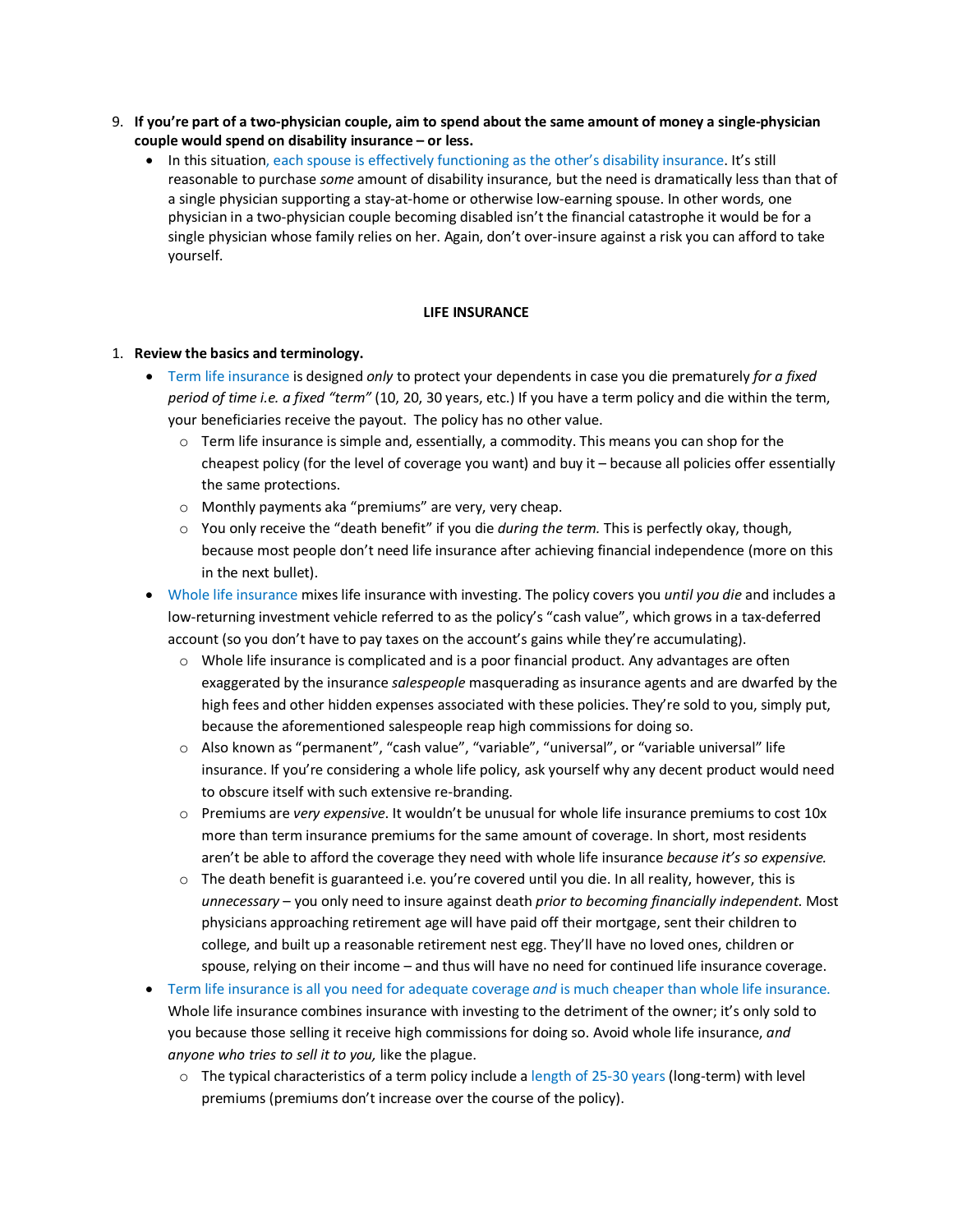- $\circ$  The ideal size of a policy is roughly 10x your annual income. For a resident, this means obtaining a policy with a total benefit of \$500K to \$1M, which should cost you \$20-\$40/mo per million dollars of coverage for a total cost of roughly \$500 or less per year. You can consider increasing the benefit size when you transition to attendinghood.
- Who needs a life insurance policy?
	- o Any residents that have others who depend on their income.
	- $\circ$  Any residents who anticipate having others that depend on their income in the future and want to purchase life insurance now in order to hedge against developing a disqualifying medical condition during residency (essentially, you're weighing the extra protection against the extra costs that might accompany purchasing a policy a few years before you absolutely *need* it).
	- o Any resident with plans to become pregnant (insurance companies will either massively increase the policy's cost or refuse to offer you a policy outright if you seek out life insurance while pregnant).
- 2. **Purchase long-term, level-premium term life insurance**. Do NOT purchase whole life insurance or take advice from anyone offering it to you.
	- First, compare prices a[t www.term4sale.com,](http://www.term4sale.com/) which gives you a list of similar policies offered by several dozen companies.
	- If you're healthy, print said list and contact a reputable, independent life insurance salesperson from [www.whitecoatinvestor.com/websites-2/insurance/](http://www.whitecoatinvestor.com/websites-2/insurance/) to sell you the cheapest policy on your list.
	- If you have prior conditions that may affect your ability to get life insurance, your agent will earn their commission by helping you to "shop around" with several insurance companies in order to get you the best price.

# 3. **Other Considerations**

- You can consider "layering" term life insurance when you graduate from residency and have access to more disposable income to put towards insurance. Read through a review of this strategy at <https://www.whitecoatinvestor.com/layering-term-insurance-can-save-you-thousands/>
- I'd also like to say again that, upon reaching financial independence, you no longer really *need* life insurance to ensure your family is taken care of (this is one of the many reasons not to purchase whole life insurance). If you plan to reach financial independence in your mid-fifties, it might make more sense to start with a 20-year or 25-year term policy as opposed to a 30-year one.

# **OTHER INSURANCE**

- 1. **Increase the liability limits on your automobile and renter's/homeowner's insurance to \$300-500K**
	- These policies essentially cover everything outside of malpractice claims. Some may argue that, because residents often don't have much in terms of assets, they can just file for bankruptcy in the case of a large claim against them – and avoid this step altogether. It's important to remember, though, that an umbrella policy protects you from liability, not property loss. You have just as much liability now as you will later. Even if you declare bankruptcy (i.e. you only end up losing your very limited assets) a lawsuit could still seek to garnish your future earnings. This represents another potential financial *catastrophe*, and thus, it's something you should insure against. It's likely that such claims are rare, though, so I'll leave it up to you and your personal risk tolerance to decide if it's worth the modest added cost.
	- As a cost-saving measure, you should consider choosing the highest deductible policy you can comfortably afford (e.g. \$500 or \$1,000 deductible on your auto insurance instead of \$100). Remember, don't pay more to insure against a risk you can afford to cover yourself (typically, through an emergency fund).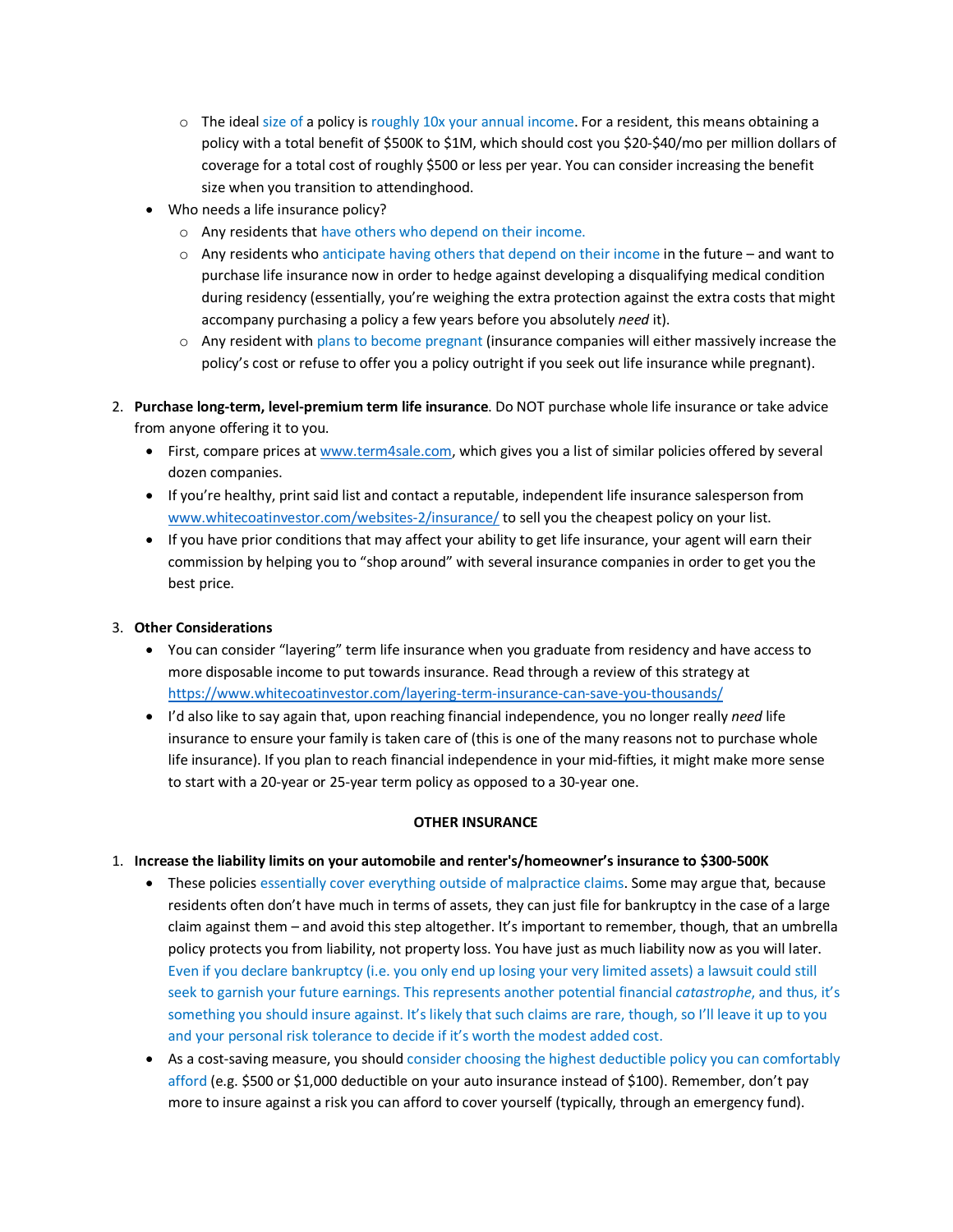- Probably want *only* liability insurance on your personal automobile if it's worth less than \$10K (i.e. you can skip out on collision and theft coverage).
- 2. **Buy a \$1-2 million umbrella policy on top the aforementioned policies, if you can afford it** (a S1 million umbrella policy should usually cost you \$200/yr or less, so most can).
	- Most umbrella policies require that you insure both your home (renter's or homeowner's insurance) and your vehicle (automobile insurance) through the same company but this is recommended anyways because it will usually result in the best deal.

# **HOUSING**

# 1. **Owning vs. Renting**

- Don't just compare the monthly mortgage payment to the monthly rent. A mortgage payment is *supposed*  to be much cheaper than rent – how else would a landlord make a profit? If you want to make a fair comparison, you have to consider all the other costs of ownership.
	- $\circ$  These costs include purchasing costs (~5% of the total cost of the home), closing costs (~10%), monthly mortgage interest, utilities, property taxes (~1% annually), maintenance and repairs/upgrades (~2-4% annually), homeowner's insurance, HOA fees, and lawn care/landscaping. You'll likely need a 20% appreciation simply to *break even* on your home purchase as compared to renting. This is difficult to achieve in less than five years.
	- $\circ$  For a comprehensive comparison between owning and renting, read the articles at [https://affordanything.com/is-renting-better-than-buying-should-i-rent-or-buy /](https://affordanything.com/is-renting-better-than-buying-should-i-rent-or-buy%20/) and [https://www.nytimes.com/2016/04/02/your-money/to-buy-or-rent-a-home-weighing-which-is](https://www.nytimes.com/2016/04/02/your-money/to-buy-or-rent-a-home-weighing-which-is-better.html)[better.html](https://www.nytimes.com/2016/04/02/your-money/to-buy-or-rent-a-home-weighing-which-is-better.html)

# 2. **Most residents should rent during training.**

- (1) Residency is fairly short. Overall, there's roughly a 33% chance of achieving adequate appreciation to break even if you own for 3 years and a 50% chance if you own for 5 years. These are not good odds.
- (2) It can be very difficult to keep up with maintaining a home on a resident's schedule. Doing so can be a huge hassle, especially when the most likely outcome is simply breaking even on your investment and ending up right where you would be if you'd have rented. Life would be much simpler if you could just tell your landlord to take care of it. Instead, you could be spending two of your four days off any given month fixing a broken appliance or renovating the bathroom of your "fixer-upper".
- (3) You don't see many of the tax benefits that come with home ownership as a resident especially with the new higher standard deduction.
	- $\circ$  Itemized deductions must be higher than the standard deduction to save you money, which is difficult to get with the size of house that will be affordable for most residents.
	- o Residents are in a relatively low tax bracket, meaning they receive less benefits *even if they do* exceed the standard deduction.
	- $\circ$  It's likely that one broken appliance could wipe out the modest tax benefits of owning a home as a resident.
- (4) Residents don't live in attending houses. You're very likely to want to move into a nicer home or area following your training, whether it be for an upgrade in lifestyle or shorter commute to a new job, meaning you're less likely to stay in your "residency" house long enough for appreciation to make it financially worthwhile.
- (5) Physician mortgages aren't a great deal.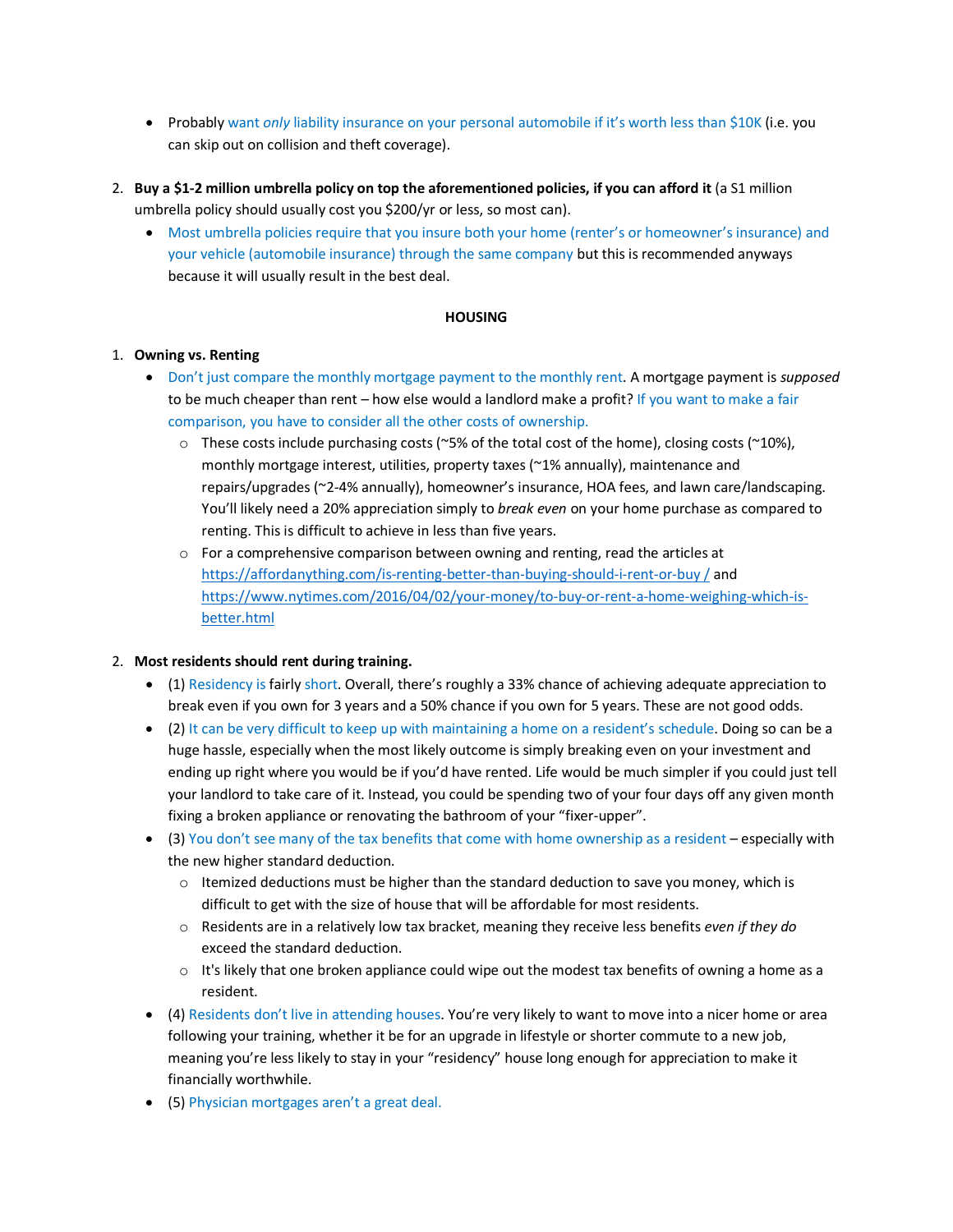- o They allow you to avoid private mortgage insurance aka "PMI" (this is insurance *for your lender* against you defaulting on your loan*,* so it is simply an extra expense with no benefit to you) but still sticks you with higher mortgage payments, higher interest rates, and higher fees than you'd have if you saved up for a 20% down payment.
- o Another important consideration is that, without a sizable down payment, you lose the protection it provides against a decline in the value of your home. As we learned in 2008, home values don't always go up – sometimes they go down. If your home's value drops by more than the amount of your down payment, you'll find yourself "underwater," meaning that you'll owe more than the house is worth. If you've put 20% down, it's pretty unlikely that you'll find yourself in this situation. But if you've only put 5% down, even a small decline in house prices could dunk you. If you find yourself in a position where you're finishing up residency and need to sell your home, but are still "underwater" on your mortgage i.e. you owe more than the house is worth  $-$  you'll either have to  $(1)$ wait to sell your home or (2) pay your lender the difference between your home's selling price and what you owe on your mortgage (this could be on the order of tens of thousands of dollars).
- 3. **For those that choose to own a home**, be sure to make choices that maximize your chances of coming out ahead or, at the very least, breaking even.
	- (1) Most importantly, purchase a home *that you can afford.*
		- $\circ$  Calculate how much home you can afford in a few easy steps. (1) Calculate your net monthly salary (i.e., your monthly "take-home" pay after taxes), (2) multiple your net monthly salary by 25%, (3) determine extra monthly expenses (such as mortgage interest, utility fees, property taxes, estimated maintenance and repair fees, homeowner's insurance, and HOA fees, and finally(4) use a mortgage calculator to determine your maximum mortgage payment. You can walk through these steps at [https://attachments.convertkitcdnn.com/45583/7da2c0b0-f693-45c7-9240](https://attachments.convertkitcdnn.com/45583/7da2c0b0-f693-45c7-9240-a023c8c30bf7/How%20Much%20Home%20You%20Can%20Afford..pdf) [a023c8c30bf7/How%20Much%20Home%20You%20Can%20Afford..pdf](https://attachments.convertkitcdnn.com/45583/7da2c0b0-f693-45c7-9240-a023c8c30bf7/How%20Much%20Home%20You%20Can%20Afford..pdf)
		- $\circ$  Note that the amount of home you can afford has everything to do with your personal finances and *nothing to do with how much the bank is willing to loan you.* A bank will loan you as much money as it trusts you'll be able to pay back in the long-term, which is not necessarily the amount of money you can reasonably afford to spend on a home. Banks are incentivized to loan you more money than you can reasonably afford (as long as you can keep making payments) because a higher principal loan balance means higher interest payments – and higher interest payments mean the bank can make more money off of you over time.
		- $\circ$  Remember that the smallest house in a relatively affluent neighborhood is likely a better investment than the biggest and/or nicest house in a less affluent neighborhood as home prices are impacted significantly by the price of surrounding homes. It stands to reason that a less valuable home surrounded by more valuable homes may have more room to benefit from appreciation from small renovations or other changes.
	- (2) Choose an experienced, reliable real estate agent.
		- $\circ$  Ideally, you'll choose an agent that has experience working with physicians specifically; they'll be able to appreciate your circumstances much more thoroughly and help you navigate the process of obtaining a physician's loan more thoughtfully. You should (1) ask how many physicians they've worked with in the past and (2) ask who they recommend for a physician loan. If they aren't familiar with what a physician loan is and/or don't have specific recommendations on lenders, I would look for another agent.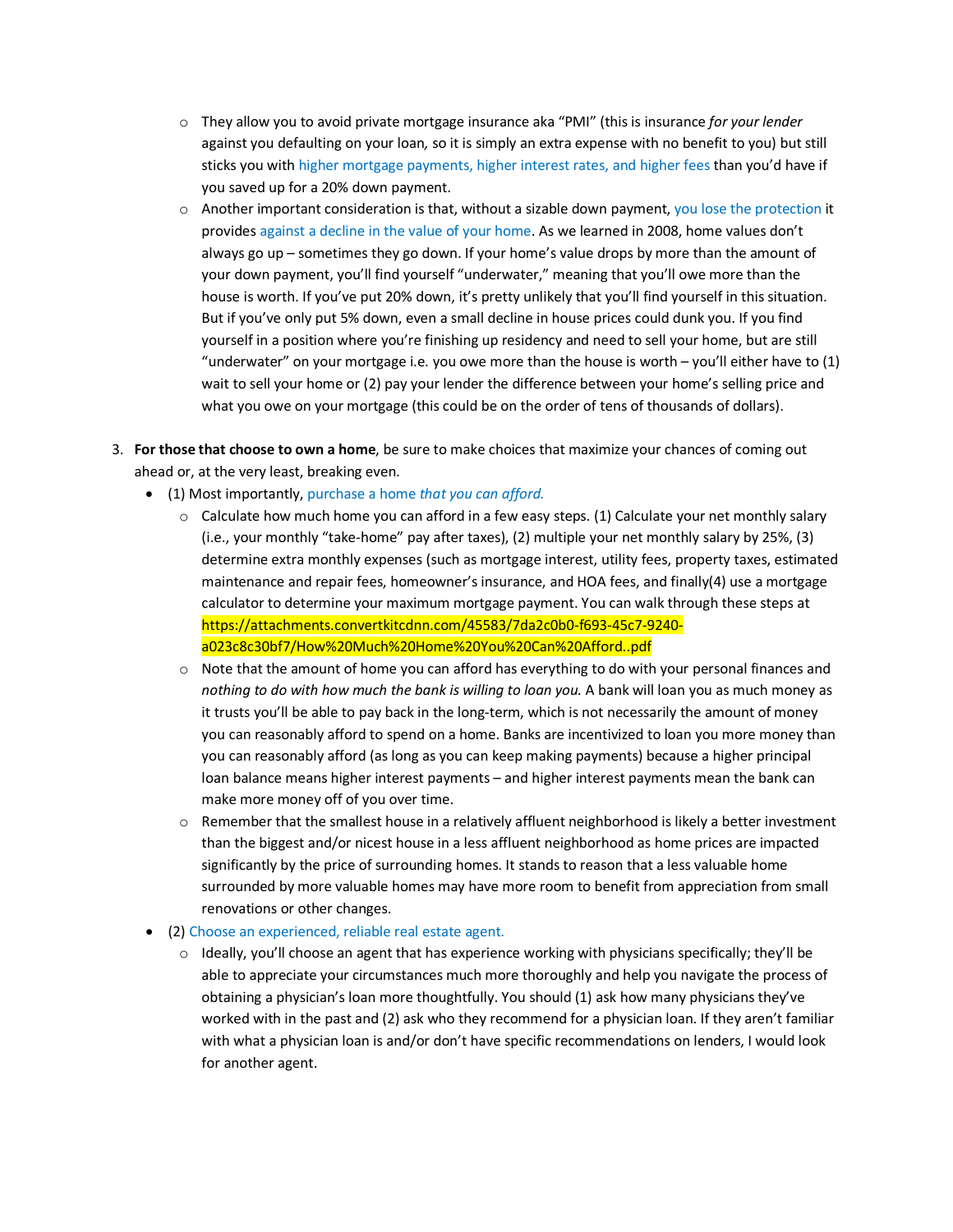- $\circ$  It's also prudent to choose an agent that's available i.e. isn't already stretched to thin with work. Call to leave a message and see how long it takes them to get back to you; if it takes them more than 24 hours to reply, they might be too busy for you.
- o I've heard really great things about *Dr Moves* (https://drmoves.com/) and *Curbside Real Estate* [\(https://www.curbsiderealestate.com/\)](https://www.curbsiderealestate.com/). Both will match you with an agent in your local area who has experience working directly with physicians. Dr Moves, specifically, promises to match you with an agent for free within 24 hours and will even re-match you if you don't love the first agent they provide.
- (4) Once you've paid a reasonable portion of the mortgage over time (e.g. 20% or equivalent to a typical down payment), make sure to refinance your mortgage to get better terms i.e. a better interest rate.

# **RETIREMENT SAVINGS**

### 1. **Review the basics and terminology.**

- Actively managed mutual funds vs. passively managed, indexed mutual funds.
	- o You generally want to invest in *low cost, passively managed, broadly diversified "indexed" mutual funds*. These funds are low-to-no-fee ("low cost") collections of a wide variety of stocks that essentially invest in *the entire stock market ("broadly diversified"),* and therefore *track the market return ("indexed")* instead of trying to "outperform the market" by picking specific stocks. Because they invest in a little bit of everything, there is no stock *picking* i.e. active management (so they're "passively managed").
	- o Actively managed funds, on the other hand, seek to pick specific stocks that will ideally provide returns larger than that of the average stock market return itself. Study after study has proven (some of which are Nobel prize-winning), though, that after fees (which are considerable as compared to passively managed index funds), actively managed funds essentially never outperform the market (and thus never outperform passive, indexed mutual funds) in the long-term.
- There's a difference between "average" returns and "real, annualized" returns. The latter considers inflation, taxes, and fees – and thus gives you a better estimate of your actual returns in the stock market.
	- o Real return is only around 4-6% and maybe as low as 3% depending on portfolio risk, NOT 10-12% as many claim. It's important to realize, therefore, that for the most part your retirement nest egg will be determined by your *savings rate*, which you can control, rather than a market return that you largely cannot control. Knowing this typical real return is also particularly important when deciding upon what savings rate you'll need to meet your retirement goals.
	- o You must take enough risk to combat inflation and boost returns but must also seek to minimize fees (via passive investing) and taxes… if you want to maximize your returns.
		- Actively managed funds (1) charge sales fees, (2) charge administration fees, (3) incur significant trading fees due to increased trading frequency, and (4) incur tax costs due to tax inefficiency that results, again, from increased trading frequency (although this last point is not relevant within tax-benefitted retirement accounts). Passively managed index funds, however, suffer from none of these drags on return.
- Retirement accounts are a type of tax-advantaged account in which you can invest *in indexed mutual funds* to save money for retirement (i.e. they are the investment *vehicles* for the investments themselves).
	- $\circ$  These accounts can provide tax benefits in a variety of ways. They can be pre-tax vs tax-deferred vs triple-tax free.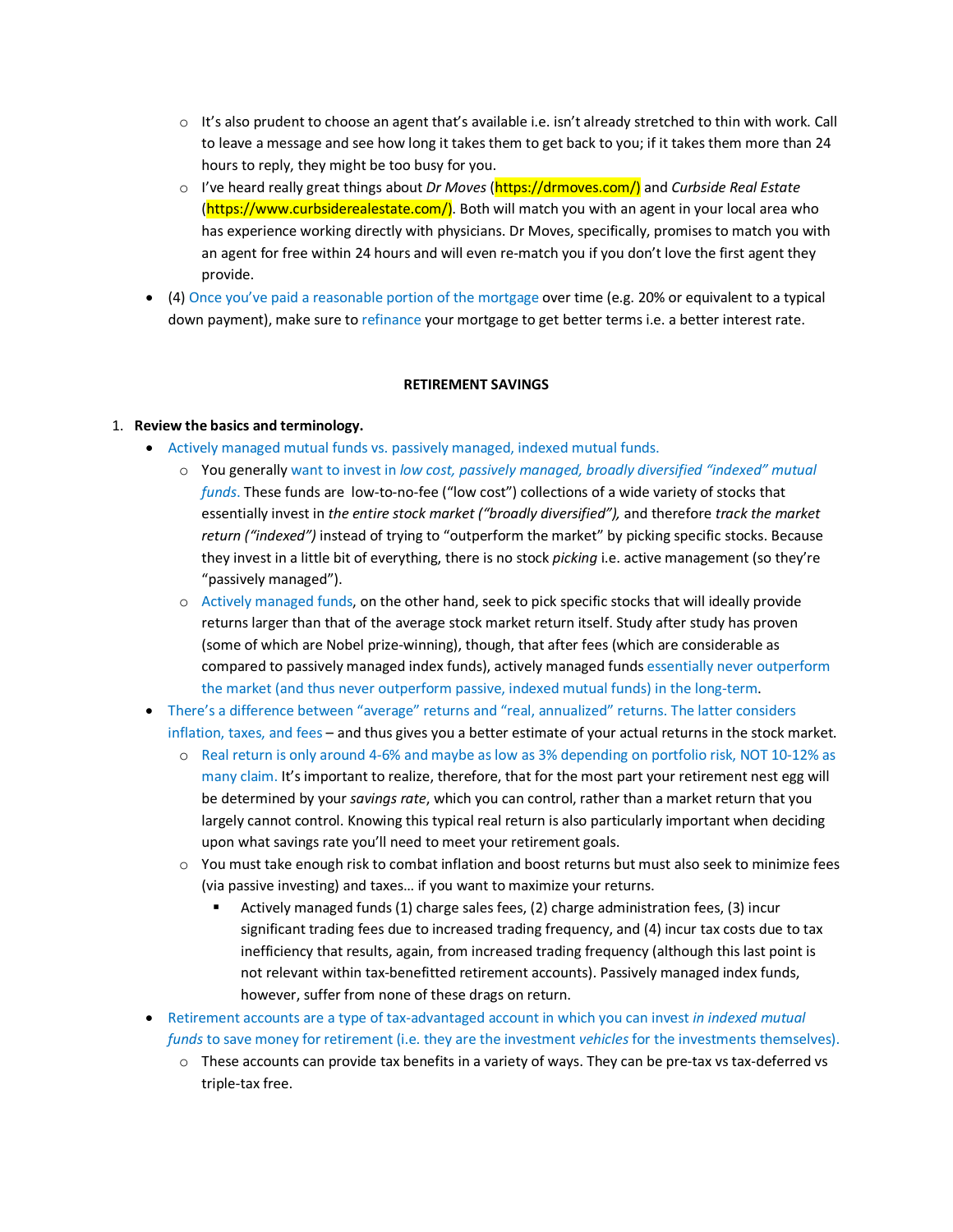- Roth accounts are pre-tax accounts i.e. you pay taxes on the contributions (the money you're putting into them) now rather than when you withdraw the money in retirement.
- **Traditional 401(k)s or 403(b)s are tax-deferred i.e. you pay taxes on the contributions when** you withdraw the money in retirement rather than paying them now.
- HSAs are triple-tax free i.e. you don't pay taxes on them now or when you withdraw the money (the third tax break is one from which all of these accounts benefit – tax-free growth while in the account).
- The overall risk, and thus overall return of your investment portfolio, is largely dependent on its *asset allocation* i.e. the percentage of the portfolio that goes into various types of investments (asset classes).
	- o The ratio of stocks to bonds in your portfolio will matter much more than which stocks or bonds you select.
	- o Generally, you want to invest 110 minus your age in stocks i.e., your age minus ten in bonds. I'm personally of the opinion that – given my desire for simplicity during residency, the relatively small amount of money I'm investing as a resident, and the long time-horizon with which I'm looking to invest prior to retirement – an allocation with minimal to no bonds is reasonable. Please note, however, that this preference for stock funds is an *opinion* and may simply represent a relatively higher-than-average tolerance for risk.
		- I would recommend, for simplicity's sake, a single index fund tracking the entire US or worldwide stock market, such as Vanguard's Total Stock Market Index Fund (VTSAX) or Total World Stock Index Fund (VTWAX).
		- If you would like to invest in a bond index fund, a variety of those are available through the listed companies as well. Some funds, however, have minimum contribution amounts that can complicate the process of setting up your ideal asset allocation from the start. For example, Vanguard's Total Bond Market Index (VTBLX) requires a minimum initial purchase of \$3,000. If your ideal asset allocation (within your Roth IRA, for example) was 80% stocks and 20% bonds, you'd first need to invest \$12,000 into a total stock market index fund such as VTSAX *and then* invest your next \$3,000 into VTBLX (\$3K out of \$15K yields a bond allocation of 20%). On a resident's salary, and with maximum Roth contributions limited to \$6,000 per year, many residents wouldn't be purchasing a bond fund until at least PGY3. It's a bit more complicated than sticking solely to stocks, but if you think you might be at risk of pulling everything out of your retirement account during a down market (please, don't), your effort might be worth the peace of mind a bond allocation can provide you.
	- o It's less important to get this exactly right as a resident and more important to focus primarily on building good savings habits such that you're putting *something* aside into your retirement accounts during residency.
- 2. **If your employer offers a "match"** toward your retirement account (e.g. your program offers a 100% match up to 5% of your salary in their employer-sponsored 401(k) or 403(b)) **then contribute up to that match**. This is essentially part of your salary that you're otherwise leaving on the table.
	- Go to the HR department, ask for your retirement "plan document", see if there is a match, and determine how much you must contribute to get it.
	- In this document, make sure to make note of the fees you're paying, particularly the mutual fund expense ratios and the 401(k) expenses, and potentially advisory fees from active management (can find mutual fund contents and expenses o[n www.morningstar.com\)](http://www.morningstar.com/). This is simply good practice in being aware of what you're invested in *and how your investments are structured*.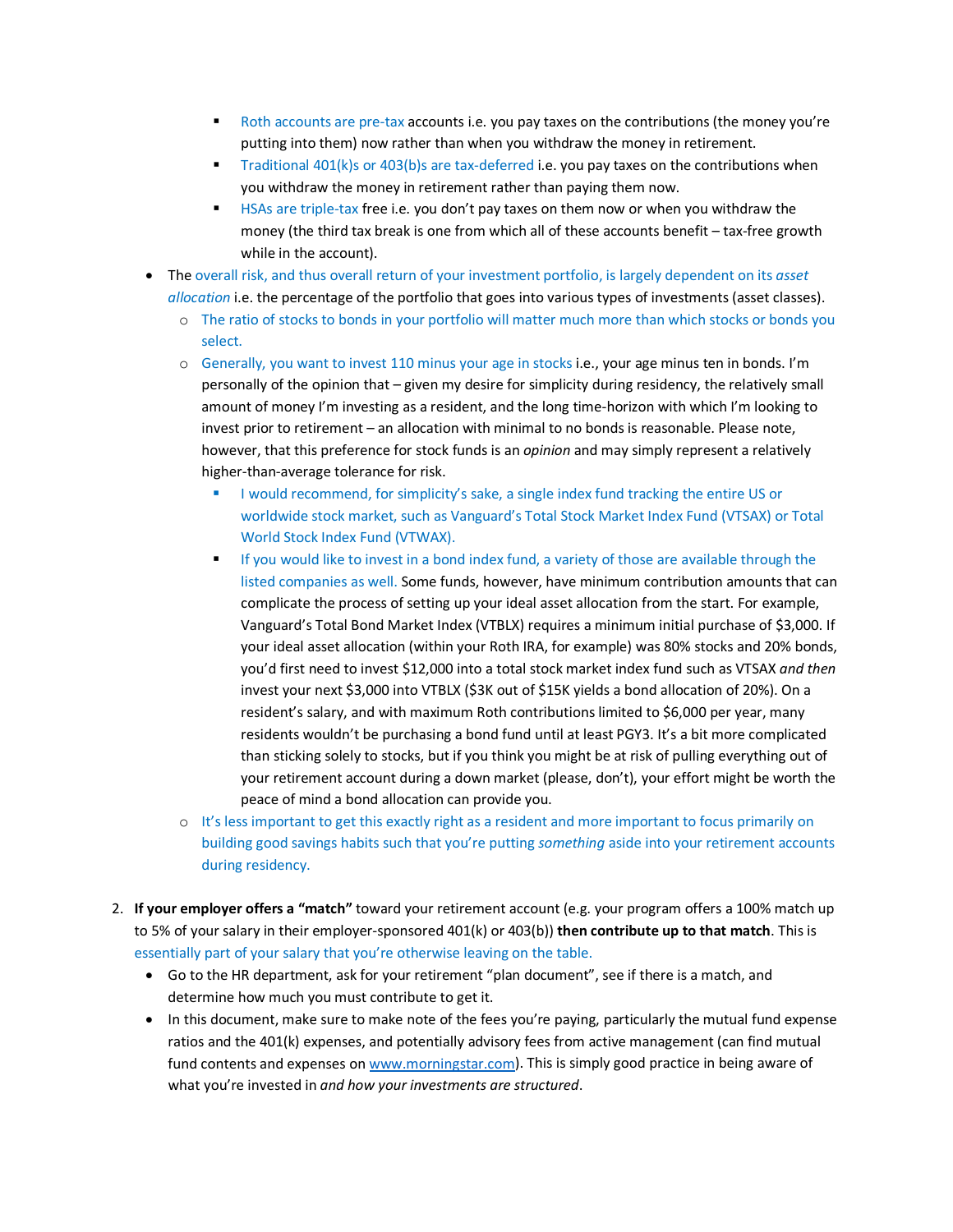- 3. **Contribute to Health Savings Account (HSA) up to limit** *if one is available to you* (i.e. you are using a highdeductible healthcare plan aka HDHP).
	- You must first choose a healthcare plan that is right for you.
		- $\circ$  If you use a lot of health care, then you're likely better off with a low-deductible plan.
		- $\circ$  If your employer subsidizes a low-deductible plan, then use that and skip the HSA.
		- o If the best healthcare plan for you is an HDHP *and one is available*, then use an HSA.
	- If an HSA is right for you, it's a great option because it is "triple-tax free". This means that (1) you can make tax-free contributions, (2) your invested contributions can grow in a tax-free manner, and (3) you can withdraw your contributions tax-free in retirement *as long as you spend the money on healthcare*.
		- $\circ$  If you don't end up spending it on healthcare, it still ends up acting like a 401(k) where it's taxed at a lower tax bracket in retirement.
	- The lowest cost HSAs are found at Fidelity and Lively; if your employer doesn't offer an HSA through these providers, you can do a transfer to one of these institutions (up to once per year).
		- o See list of providers a[t www.whitecoatinvestor.com/the-best-health-savings-account/](http://www.whitecoatinvestor.com/the-best-health-savings-account/)
	- The 2021 annual contribution limits are \$3,550 single and \$7,200 married (if under 55 years old)
	- Small note that HSA contributions aren't deductible on California or New Jersey state income taxes but are for all other states as of 2019.
- 4. **Contribute to your employer-offered 401(k)/403(b) (beyond the employer match)** *or* **to a Roth IRA** if you plan on contributing to retirement accounts beyond your employee match.
	- Most residents will be limited by their modest income and thus not able to contribute much beyond the match. However, if you find you're able to save enough to put more towards retirement, you absolutely should. This is because investing in retirement accounts provides the BEST tax break you can get as a physician whether it be in residency or attendinghood. Not only do you get a large tax deduction, but you also get to keep the money for your future self (rather than having to *spend it* to get the deduction).
	- Can contribute to a Roth IRA or Roth 401(k)/403(b)
		- o Probably the best choice for most residents. Obtain savings from paying taxes on retirement contributions while in a lower tax bracket (likely the lowest you'll ever find yourself in) rather than a higher one. These savings are immediate and guaranteed
		- o If investing in a personal Roth IRA, you'll have to purchase stocks/bonds (the investment *itself*) after opening your Roth IRA (the investment *vehicle*) and placing money in it. I will briefly discuss my approach to choosing the appropriate investments *themselves* in *Step 5* of this section.
	- Can contribute to Traditional 401(k)/403(b)
		- o May be a reasonable choice for *some* residents, particularly those determined to pursue PSLF. Obtain savings from lower loan repayment premiums that result from lowering your taxable income with these "pre-tax" 401(k)/403(b) contributions. These savings are ultimately dependent on achieving PSLF, so they're not immediately guaranteed.
		- $\circ$  If in REPAYE, a lower loan repayment premium does guarantee a lower effective interest rate (so this is an exception to the above statement) because it leaves a larger amount of unpaid interest left over each month. Because half of that unpaid interest is paid by the government via the REPAYE "unpaid interest subsidy", you're essentially increasing the subsidy itself when you lower your monthly payments.
		- $\circ$  In this case, you'll need to place your money in the 401(k) account and then either (1) choose specific investments from the stock/bond funds available within the 401(k) or (2) default to whatever option is selected for you. As noted above, these stock/bond funds are the investments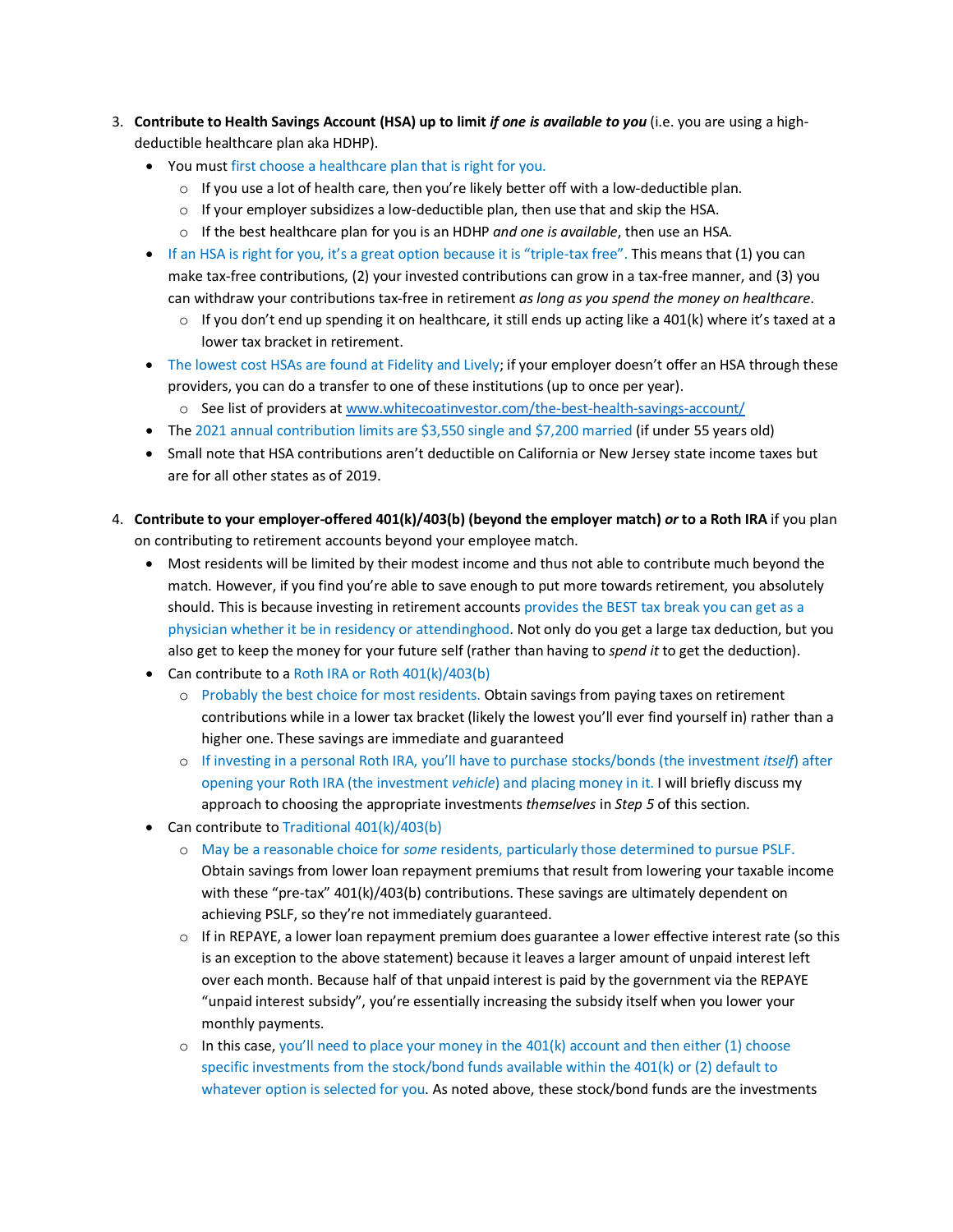*themselves,* which sit within the retirement accounts (the investment *vehicle*). And again, I will discuss my approach to selecting specific investments in *Step 5* of this section, below.

- If you have a high-income, low debt-burden spouse and are filing MFS as a loophole to keep monthly loan payments loan through PAYE, you're in a special situation.
	- o Unfortunately, the income limits for contributing to a Roth IRA in this situation are *very low*, definitely too low for you to contribute directly.
	- o However, there's *another* loophole you can take advantage of contributing to a Roth IRA "through the backdoor". For a comprehensive discussion and walkthrough of this process, listen to Episode 194 of The White Coat Investor's podcast (available for free with Apple Podcasts) and visit [www.whitecoatinvestor.com/backdoor-roth-ira-tutorial](http://www.whitecoatinvestor.com/backdoor-roth-ira-tutorial) for a step-by-step guide on completing this process.
	- o **Importantly, the "Backdoor Roth Conversion" might be made illegal should the Build Back Better Act pass with its language (as it relates to this measure) remaining unchanged.**
- 5. **Prioritize these retirement savings over saving in a 529 College Savings Account** for your current (or future) child.
	- You can plan to put more money towards your child's college savings when you have more disposable income. Ultimately, your children can finance a college education by taking out loans – but you cannot finance your retirement (or if you can, please let me know who's willing to lend you the money so I can put them on my short list).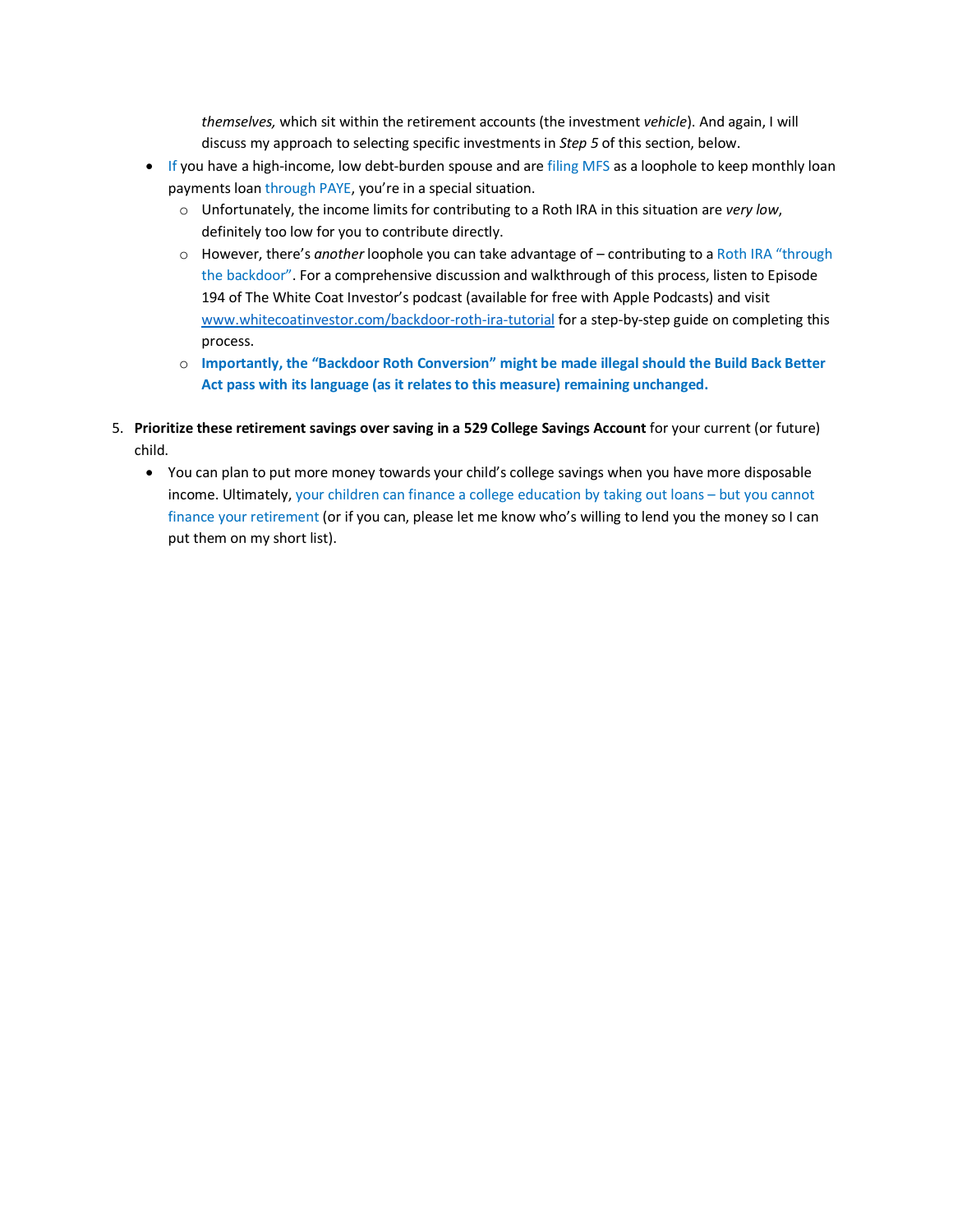#### **TAXES**

#### 1. **Review the basics and terminology.**

- Marginal versus effective tax rates:
	- o Marginal tax rate is essentially your tax "bracket". It's the rate at which you would pay taxes on the next dollar you earn. If earning another \$100 increases your tax bill by \$45, your marginal tax rate is 45%.
	- $\circ$  Your effective tax rate is even easier to calculate you simply take the amount of taxes you paid in a year and divide it by your gross income during that same year. It's essentially the *average* tax rate you pay on each dollar you earn. It's not unusual for someone with a marginal tax rate of 45% to have an effective tax rate of only 25%.
	- o But why is effective tax rate so much lower? It's because, when you bump up into the next tax bracket, only the money *in that bracket* is taxed at that rate. For example, if the first two tax brackets are as follows: the first \$10K is taxed at 12% and the next \$10K (up to \$20K in gross income) is taxed at 15%, someone with a gross income of \$21K doesn't have their entire income taxed at 15%. Rather, the first \$10K in gross income is taxed at 10% and the latter \$11K is taxed at 15% - so their marginal tax rate would be 15% but their effective tax rate would be somewhere between 10- 15%.
- Tax deduction versus tax credit:
	- o Deductions reduce your taxable income (thus saving you a *percentage of the qualifying amount* based on your marginal tax rate, likely around 22% for most resident).
	- o Credits, on the other hand, are a dollar per dollar back. A \$2500 deduction saves about \$550 while a \$2500 credit saves \$2500 (i.e. credits are better).

#### 2. **Take advantage of the tax deductions and credits available to you as an intern**

- **Lifetime Learning Credit:**
	- o Can claim \$2K in educational CREDIT (not deductions) by completing Form 8863 and submitting with your 1040/1040a when you file your taxes next year (this credit will be based on the tuition you paid in Spring of MS4).
	- $\circ$  The credit is technically for "20% of the first \$10,000 of tuition and fees for individuals making up to \$65k and married couples up to \$131k", which is usually maxed to \$2K for PGY1s using their MS4 Spring tuition to obtain the credit.
	- o Make sure to obtain your 1098-T from your school for 2020. If you graduate from medical school in 2021 you most likely won't receive a 1098-T for that year – only for 2020 (when Spring 2021 tuition was actually billed). You can still take the lifetime learning credit for 2021, though, because that's the year in which your tuition was actually paid. Look for the checked box on the 1098-T saying it is for tuition billed for school year 2020-2021.
- **Student Loan Interest Payment Deduction:**
	- o The first \$2,500 you pay in student loan interest each year is tax-deductible. Most interns qualify for the full deduction based on how the IRS treats capitalized interest upon federal loan consolidation (i.e. if you have more than \$2,500 of interest capitalized when you consolidate, you qualify for the full deduction). Basically, the IRS considers your new consolidated loan to have "paid off" all of the uncapitalized interest that accrued while you were in school - so you technically have paid off more than \$2,500 in interest during PGY1 year and thus qualify for the entire deduction.
	- o This interest will be reported on a 1098-E and you can deduct up to \$2,500 on your 1040 "above the line" meaning you can take it *in addition to* taking the standard deduction. This will save you about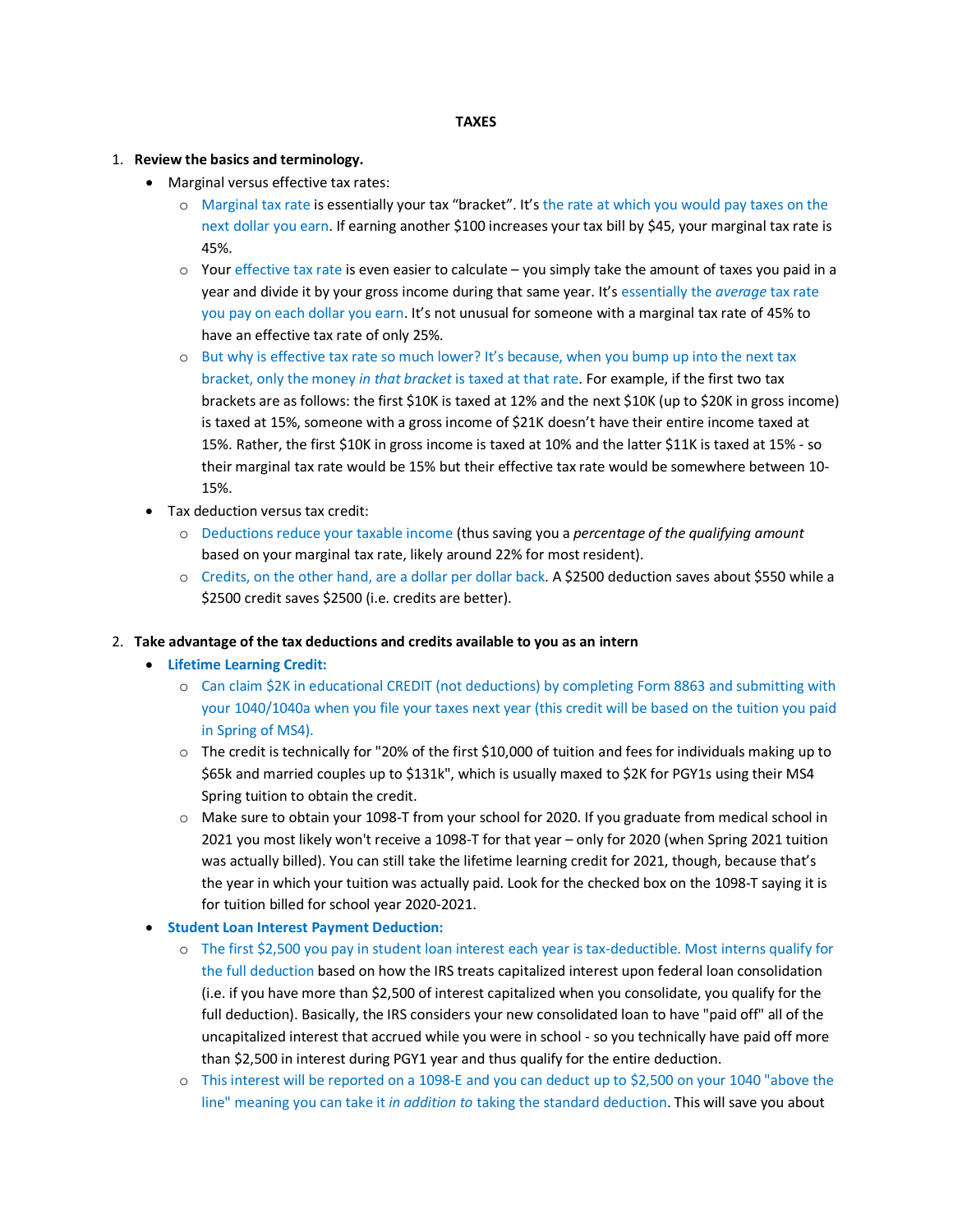\$550/yr while you qualify (because you're not paying a 22% marginal tax rate typical for resident salaries on \$2,500). It will also reduce monthly student loan payments the following year by about \$20/mo by decreasing your taxable income, which are used to calculate monthly student loan payments.

- o The 1098-E will be issued by your "former" loan servicer, so you may have to call them or set up a login (so you can download a copy) if you don't get a paper version in the mail by next January.
- Saver's Credit:
	- $\circ$  10%, 20% or 50% of the first \$2000 you invest in a Roth IRA is returned to you in credit form; the percentage returned depends on your taxable income
	- o Can't claim as intern because you'll have been a "student" for >5mo of the year before but should consider for PGY2+ *if you have a non-working spouse.* The latter is because you're only likely to qualify if you're a married couple living on a single income as there's a \$63K MFJ income limit and a \$31K single filer income limit.
- Moving Expenses Deduction:
	- o Check Form 3903 to see if you qualify for this deduction.

### **FINDING A RELIABLE FINANCIAL ADVISOR**

- 1. It's unlikely you need to hire a financial advisor at the beginning of intern year, but **you should almost certainly do so upon graduation from residency**. This will give you the chance to develop a comprehensive *written* financial plan for your future.
- 2. **Hire a fee-***only* **(NOT fee-based) financial advisor** to assist with financial planning including student loan management, insurance, investment planning, tax planning and preparation, simple asset protection planning, housing, and estate planning. These advisors will *never* attempt to sell you insurance products.
	- Typical costs would be an hourly fee of \$200-\$500 or single flat fee that approximates that; alternatively, may also charge via an "asset under management" fee that shouldn't be more than 1% or \$1,000-\$5,000 per year as assets grow (whichever is less i.e. charging 1% to manage a portfolio whose total assets are greater than or equal to \$500K *is charging too much.*) Fees should never be more than four figures per year.
	- Fee-only advisors cannot, by definition, earn a commission for selling you certain financial products. This helps to eliminate any financial incentives to give you bad advice.
- 3. **Hire a** *fiduciary* **financial advisor**, meaning the advisor is obligated by law to act in your best interest as they manage your assets or money.
- 4. **Hire an advisor with one or more meaningful designations**: CFP, CPA/PFS, or CFA are meaningful, others likely aren't.
- 5. **Hire an experienced advisor** with at least fifteen years of experience (e.g. an advisor that has managed funds through a major bear/down market such as the 2008 financial crisis) and is physician-specific. Be aware, however, that many advisors who claim expertise in dealing with physicians are simply experts in *marketing* to them.
	- You can look into a particular advisor/planner's background (e.g. if they've ever been disciplined for dealings with other investors) a[t www.nasaa.org,](http://www.nasaa.org/) [www.advisorinfo.sec.gov,](http://www.advisorinfo.sec.gov/) or <http://pdpi.nasdr.com/pdpi/>
	- Find a physician-specific, WCI-vetted, fee-only advisor at [https://www.whitecoatinvestor.com/best](https://www.whitecoatinvestor.com/best-financial-books-for-doctors/)[financial-books-for-doctors/](https://www.whitecoatinvestor.com/best-financial-books-for-doctors/)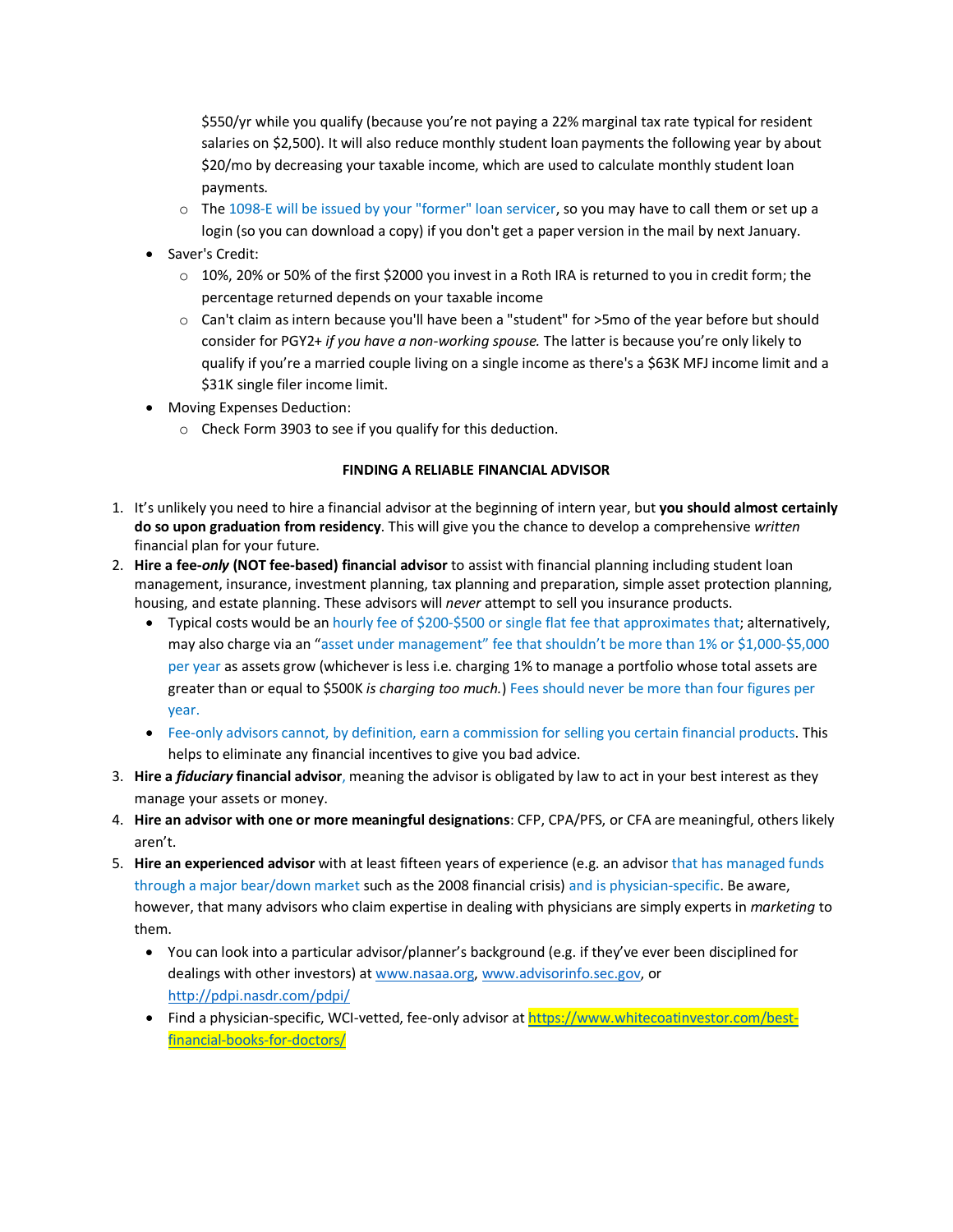### **BUILDING CREDIT**

#### 1. **Review the basics and terminology.**

- A credit score is a single number that represents how creditworthy you are from the perspective of someone who would lend you money. If you haven't proven yourself trustworthy, your credit score will be low; on the other hand, if you repeatedly show yourself trustworthy, your credit score will be high.
- "Credit reporting agencies" collect information about your financial behavior (from companies that offer credit cards, loans, etc.) to determine your "trustworthiness", which is ultimately used to calculate your credit score. The three main credit bureaus in the US are Experian, Equifax, and TransUnion.
- Everyone has many different credit scores, but the two most commonly used credit scores are the FICO score and the VantageScore, each of which can range from 300-850.
	- o FICO is the single most commonly used credit score. It gathers financial information (i.e. payment history, amounts currently owed, length of credit history, etc.) from the three main credit bureaus.
	- $\circ$  Scores for FICO and VantageScore are broken down into rough categories: 300-650 (poor credit), 651-700 (fair credit), 701- 759 (good credit), and 760+ (excellent credit)
- Your credit score is affected by a number of factors relating to your financial behavior as alluded to above.
	- o Payment history (35%) Tells potential creditors whether you've paid your bills on time. Foreclosures, collections, bankruptcies and the like will also cause your credit to take a hit here, if applicable. Your score will reflect how late you were making payments, how many times you've been late, how much you owed, and how recently you missed them.
	- o Amounts owed (30%) If you've used too much of your available credit, that signals to potential creditors that you could be spreading yourself too thin. How much you owe on all of your accounts as compared to your total credit limit — as well as what you owe on certain types of accounts, such as credit cards versus installment loans — are among the factors that can affect your score in this category.
	- o Length of credit history (15%) A long credit history makes you less risky as compared to someone who has only recently opened their first credit account(s). Your credit score reflects the age of your accounts as well as how long it's been since you've used them.
	- o New credit (10%) Opening too many new credit accounts at once can hurt your score. So can too many *hard* inquiries into your credit when you're shopping for a credit account.
		- A hard inquiry occurs when a financial institution, such as a lender or credit card issuer, checks your credit when making a lending decision. This type of inquiry appears on your credit report (and usually remains for up to two years) and can influence your credit scores.
		- A soft inquiry occurs in cases where you check your own credit, when your credit is checked during a background check, or when a lender or credit card company checks your credit to preapprove you for an offer. Soft inquiries *do not* impact your credit score.
	- $\circ$  Types of credit (10%) Potential creditors like to see a variety of credit accounts instead of just one type. In particular, they like to see both revolving credit lines, which allow you to borrow money again and again after repaying it (such as credit cards), and installment debt, or a loan disbursed in a lump sum and repaid in fixed payments for a fixed period of time (such as a car loan or student loan). Fortunately (or unfortunately), most of us will satisfy both of these preferences.
- Having good or excellent credit is important because it makes life easier. How?
	- 1. You can get a home or auto loan in the first place
	- 2. You can get *better terms* (i.e. better interest rates and loan options) on those home/auto loans
	- 3. You can also get better contracts/terms on credit cards, insurance, utilities, phone bills, etc.
	- 4. You can get better interest rates when refinancing student loans
	- 5. You can get better rates on business loans should you decide to open up your own practice or otherwise expand your business dealings in the future
	- 6. You're more likely to get *or keep* a job (as more and more employers are checking credit scores)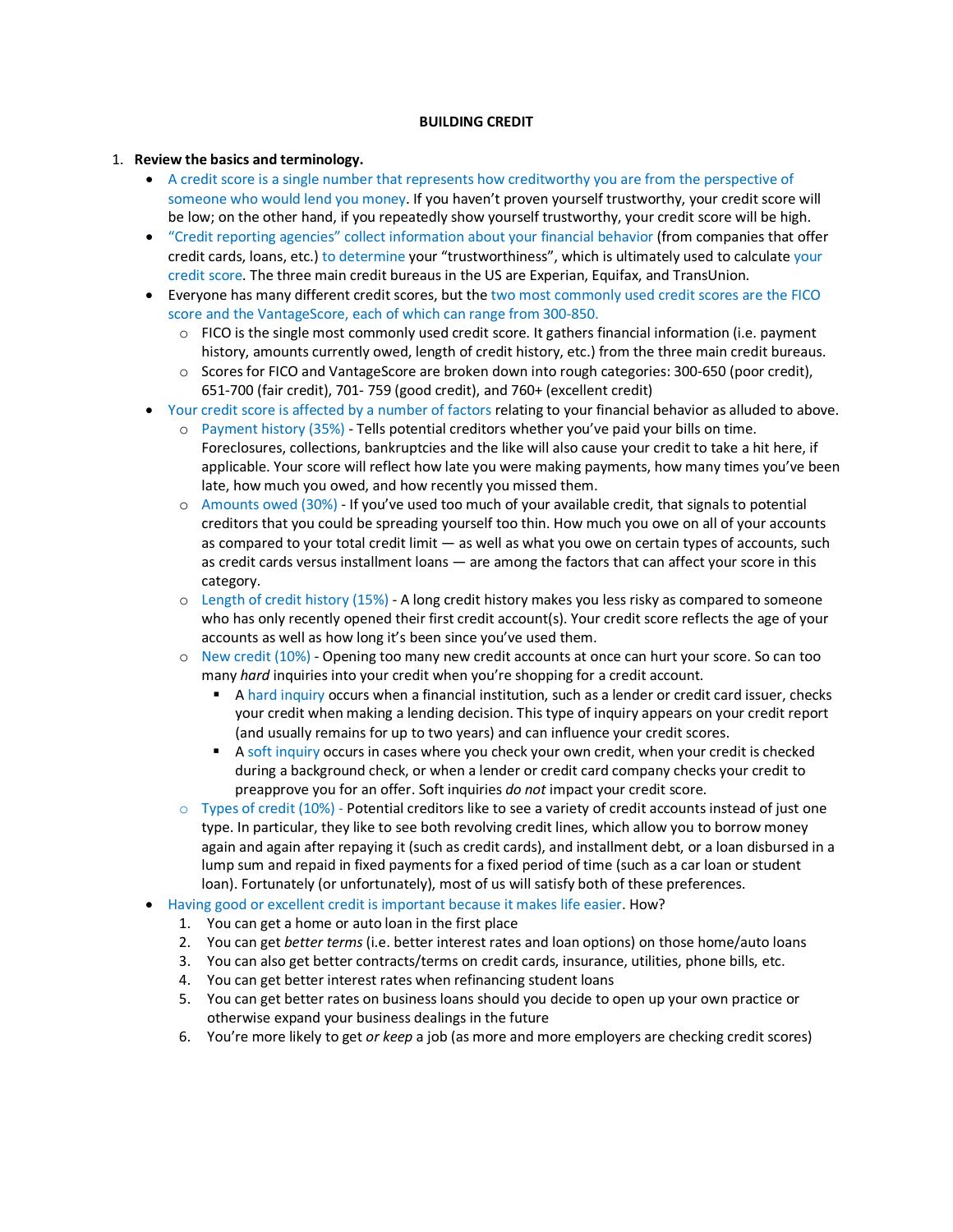# 2. **Check your credit report.**

- Will allow you to spot any errors or instances of fraud that are artificially dragging down your score and dispute them. It can also give you an idea of where your credit score is and how much you need to improve it.
- Visit https://www.creditkarma.com/ or https://www.experian.com/consumer-products/free-creditreport.html for **free** credit checks but note that you will *usually* not be seeing your actual FICO score, which is what most lenders see and use - and typically will only see a score based on information from one credit bureau, not all three.
- Visit My Fico at https://www.myfico.com/ for a **paid** credit check. You can opt for a one-time credit score and report from a single credit bureau of your choice for \$19.95, or you can get your scores and reports from all three bureaus for \$59.85.
- If you spot any errors in your credit report, consider disputing it with the credit bureau. See tips on how to go about doing so a[t https://www.creditkarma.com/credit-cards/i/dispute-error-credit-report](https://www.creditkarma.com/credit-cards/i/dispute-error-credit-report)
- Sign up with Credit Karma at<https://www.creditkarma.com/> to get alerts when your credit is "dinged". This is a more active way to keep from missing errors or instances of fraud *going forward* after reviewing your most recent credit report.
- Note tha[t www.wallethub.com](http://www.wallethub.com/) is a helpful site for *softly* tracking your credit score and keeping up on the best credit card offers.
- 3. **Apply for a credit card, make all of your payments in full and on time each month, and** *never* **carry a balance of more than 20-25% of your credit limit** (the maximum amount you can charge to your card) **at any time**.
	- Easiest to start with secured credit cards or retail credit cards.
	- If you approach using 15-20% of your credit *before* your monthly *statement date*, pay it off immediately or stop using the card until you do so.
	- Please take note that your statement date is just as important as your payment/due date because you need to be carrying a balance of less than or equal to 15-20% of your credit limit *on your statement date*  (this is when credit card companies document your balance for their records) to avoid a decrease in your credit score.
- 4. **Don't incur too many hard inquiries on your credit in a short period of time** i.e. don't apply for too many credit cards at once.
	- Could lead lenders and credit card issuers to consider you a higher-risk customer, as it suggests you may be short on cash or getting ready to rack up a lot of debt
	- There can be exceptions when you're shopping for specific types of loans like car loans, student loans, or mortgages. In these cases, it can actually be beneficial to do all of your shopping in a short time frame e.g. 14 days because, even if multiple potential creditors pull your report in a two-week span, FICO will count this as just one inquiry rather than several.
	- Make sure to regularly check your credit score to make sure any hard inquiries are ones you really initiated and not potential signs of fraud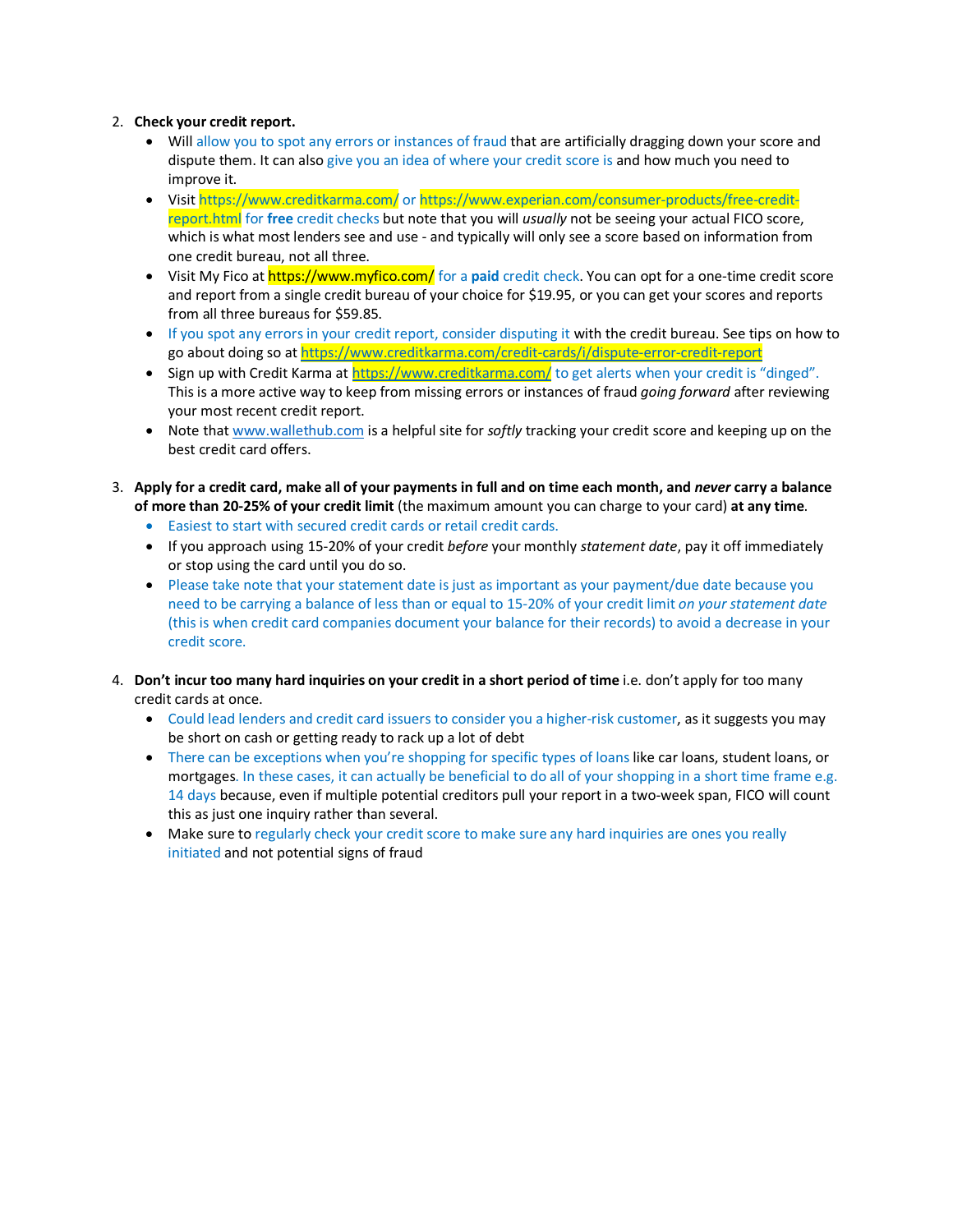## **RECOMMENDED READING/BIBLIOGRAPHY**

### **Topic-Based List**

For a focused education in financial literacy - try to read one from each.

- 1. Student Loans
	- "Medical Student Loans: A Comprehensive Guide" by Ben White available for free download at [benwhite.com/studentloans](http://benwhite.com/studentloans)
	- Travis Hornsby's blog posts at [www.studentloanplanner.com](http://www.studentloanplanner.com/)
- 2. Physician-focused
	- "The White Coat Investor" Jim Dahl
	- "The White Coat Investor's Financial Bootcamp" Jim Dahl
	- "The Physician Philosopher's Guide to Personal Finance" James Turner
- 3. Personal Finance
	- "The Only Investment Guide You'll Ever Need" Andrew Tobias
	- "The Millionaire Next Door" Thomas Stanley and William Danko
	- "Living Rich by Spending Smart" Gregory Karp
- 4. Investing
	- "If You Can" William Bernstein
	- The Investor's Manifesto" William Bernstein
	- "Common Sense Investing" Rick Van Ness
	- "The Boglehead's Guide to Investing" Taylor Larimore
- 5. Behavioral Finance/Investing
	- "How to Think About Money" Jonathan Clements
	- "The Five Mistakes Every Investor Makes and How to Avoid Them" Peter Mallouk
	- "Your Money and Your Brain" Jason Zweig
- 6. Taxes
	- "Taxes Made Simple" Mike Piper
	- "The Overtaxed Investor" Phil DeMuth
- 7. Contract Negotiation and Private Practice Management
	- "The Final Hurdle: A Physician's Guide to Negotiating a Fair Employment Agreement" Dennis Hursh
	- "The Business Side of Medicine" Tom Harbin

#### **Curated Reading List**

For a guided and physician-focused, yet well-rounded education in financial literacy.

- 1. "The White Coat Investor" Jim Dahl
- 2. "The White Coat Investor's Financial Bootcamp" Jim Dahl
- 3. "The Physician Philosopher's Guide to Personal Finance" James Turner
- 4. "If You Can" (IYC) William Bernstein
- 5. Re-read IYC Chapter 1
- 6. "The Millionaire Next Door" Thomas Stanley and William Danko
- 7. Re-read IYC Chapter 2
- 8. "Common Sense on Mutual Funds" Jack Bogle
- 9. Re-read IYC Chapter 3
- 10. "Devil Take the Hindmost" Edward Chancellor
- 11. "The Great Depression: A Dairy" Benjamin Roth
- 12. Re-read IYC Chapter 4
- 13. "Your Money and Your Brain" Jason Zweig
- 14. Re-read IYC Chapters 5 and 6
- 15. "How a Second Grader Beat Wall Street" Allan Roth
- 16. "All About Asset Allocation" Rick Ferri